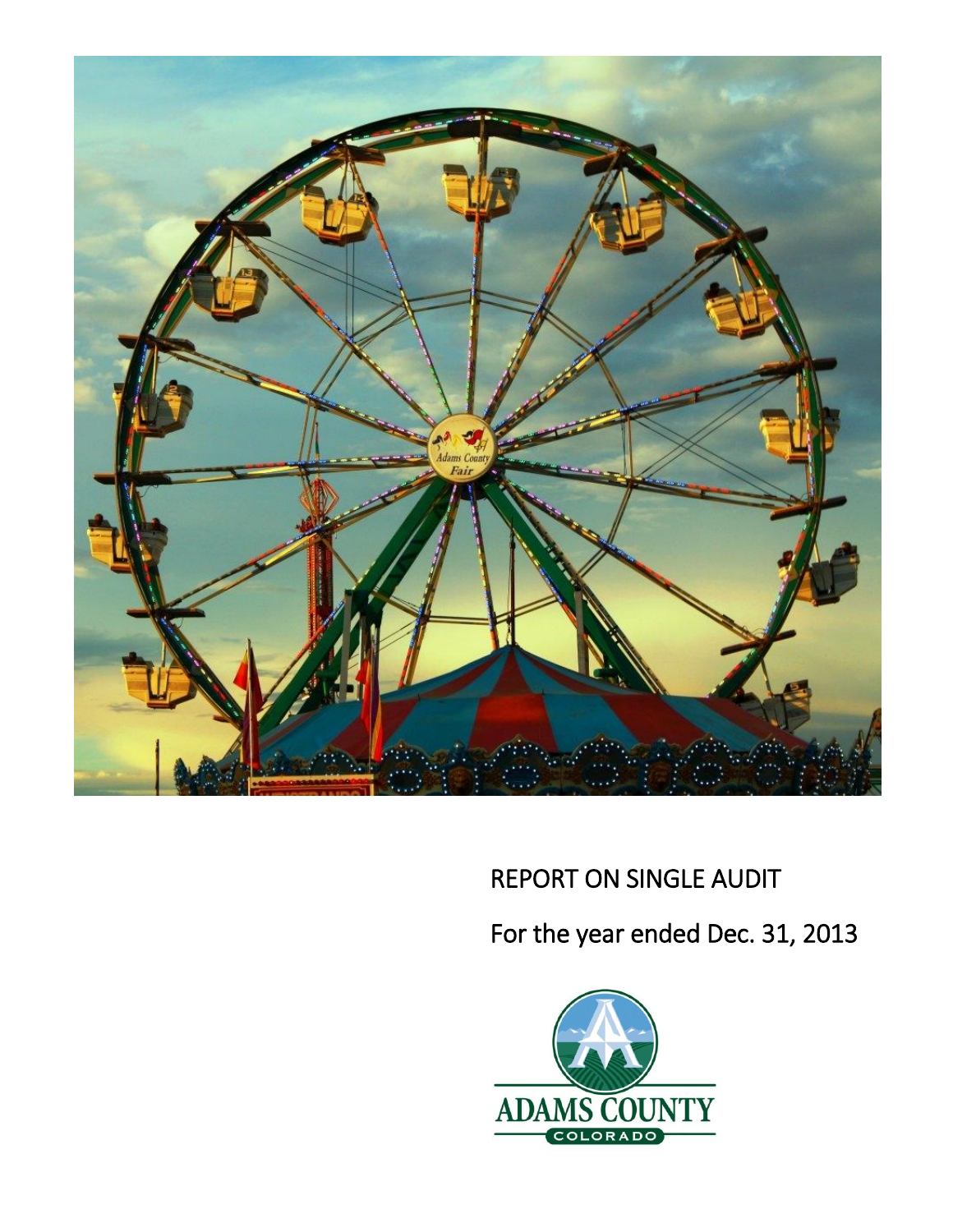## **TABLE OF CONTENTS**

## **PAGE**

| Independent Auditors' Report on Internal Control Over<br>Financial Reporting and on Compliance and Other Matters<br>Based on an Audit of Financial Statements Performed in                                                                      |  |
|-------------------------------------------------------------------------------------------------------------------------------------------------------------------------------------------------------------------------------------------------|--|
| Independent Auditors' Report on Compliance with Requirements<br>That Could Have a Direct and Material Effect on Each Major<br>Federal Program, on Internal Control Over Compliance, and<br>on the Schedule of Expenditures of Federal Awards in |  |
|                                                                                                                                                                                                                                                 |  |
|                                                                                                                                                                                                                                                 |  |
|                                                                                                                                                                                                                                                 |  |
|                                                                                                                                                                                                                                                 |  |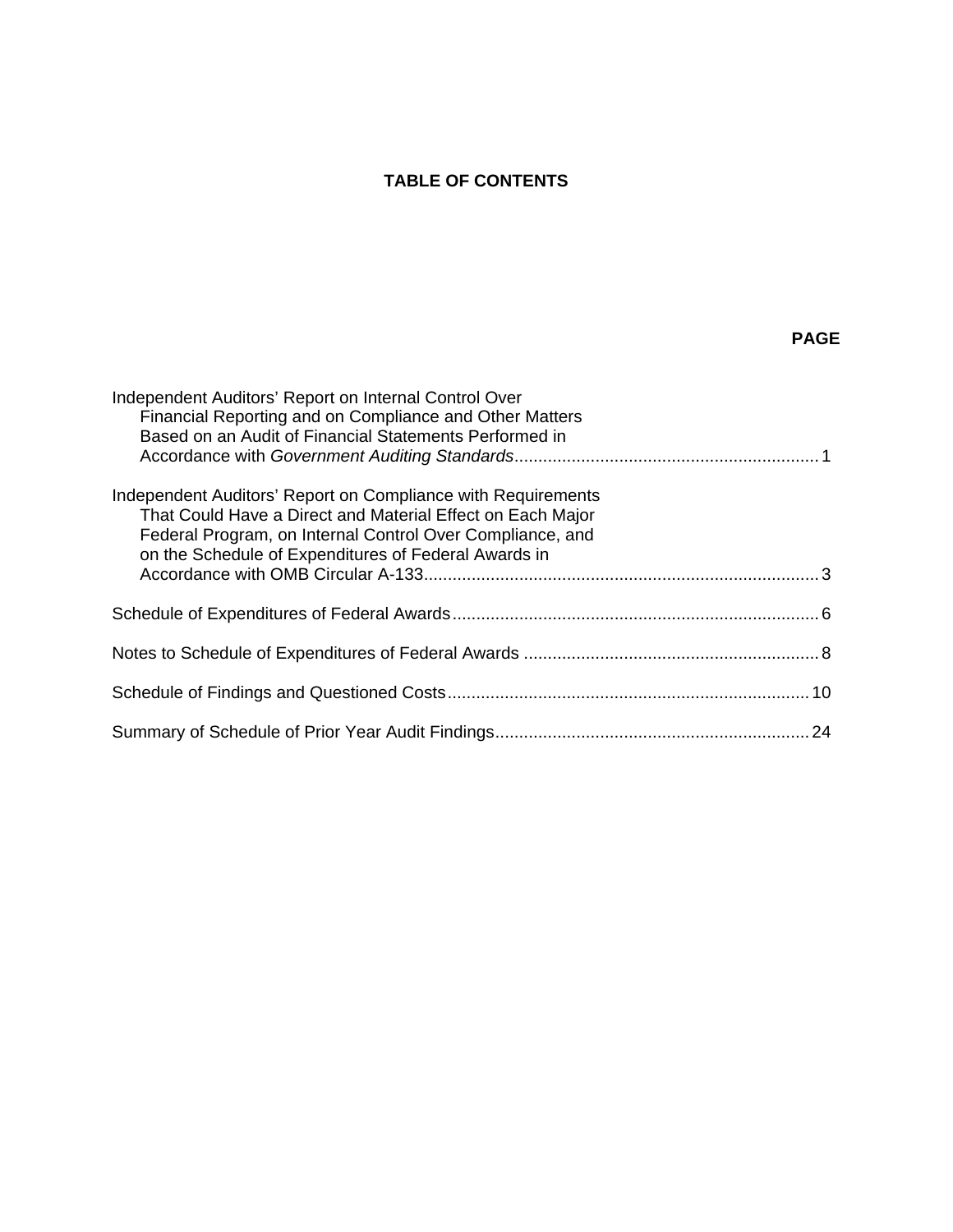

CliftonLarsonAllen LLP CLAconnect.com

## **INDEPENDENT AUDITORS' REPORT ON INTERNAL CONTROL OVER FINANCIAL REPORTING AND ON COMPLIANCE AND OTHER MATTERS BASED ON AN AUDIT OF FINANCIAL STATEMENTS PERFORMED IN ACCORDANCE WITH** *GOVERNMENT AUDITING STANDARDS*

Board of County Commissioners Adams County, Colorado

We have audited, in accordance with the auditing standards generally accepted in the United States of America and the standards applicable to financial audits contained in *Government Auditing Standards* issued by the Comptroller General of the United States, the financial statements of the governmental activities, the business-type activities, the discretely presented component unit, each major fund, and the aggregate remaining fund information of Adams County, Colorado (the County), as of and for the year ended December 31, 2013, and the related notes to the financial statements, which collectively comprise the County's basic financial statements, and have issued our report thereon dated June 30, 2014. Our report includes a reference to other auditors who audited the financial statements of the discretely presented component unit, as described in our report on the County's financial statements. This report does not include the results of the other auditors' testing of internal control over financial reporting or compliance and other matters that are reported separately by those auditors.

## **Internal Control Over Financial Reporting**

In planning and performing our audit of the financial statements, we considered the County's internal control over financial reporting (internal control) to determine the audit procedures that are appropriate in the circumstances for the purpose of expressing our opinions on the financial statements, but not for the purpose of expressing an opinion on the effectiveness of the County's internal control. Accordingly, we do not express an opinion on the effectiveness of the County's internal control.

Our consideration of internal control was for the limited purpose described in the preceding paragraph and was not designed to identify all deficiencies in internal control that might be material weaknesses or significant deficiencies and therefore, material weaknesses or significant deficiencies may exist that were not identified. However, as described in the accompanying schedule of findings and questioned costs, we identified deficiencies in internal control that we consider to be a material weakness and others as significant deficiencies.

A *deficiency in internal* control exists when the design or operation of a control does not allow management or employees, in the normal course of performing their assigned functions, to prevent, or detect and correct, misstatements on a timely basis. A *material weakness* is a deficiency, or a combination of deficiencies, in internal control, such that there is a reasonable possibility that a material misstatement of the entity's financial statements will not be prevented, or detected and corrected on a timely basis. We consider the deficiency described in the accompanying schedule of findings and questioned costs as item 2013-001 to be a material weakness.

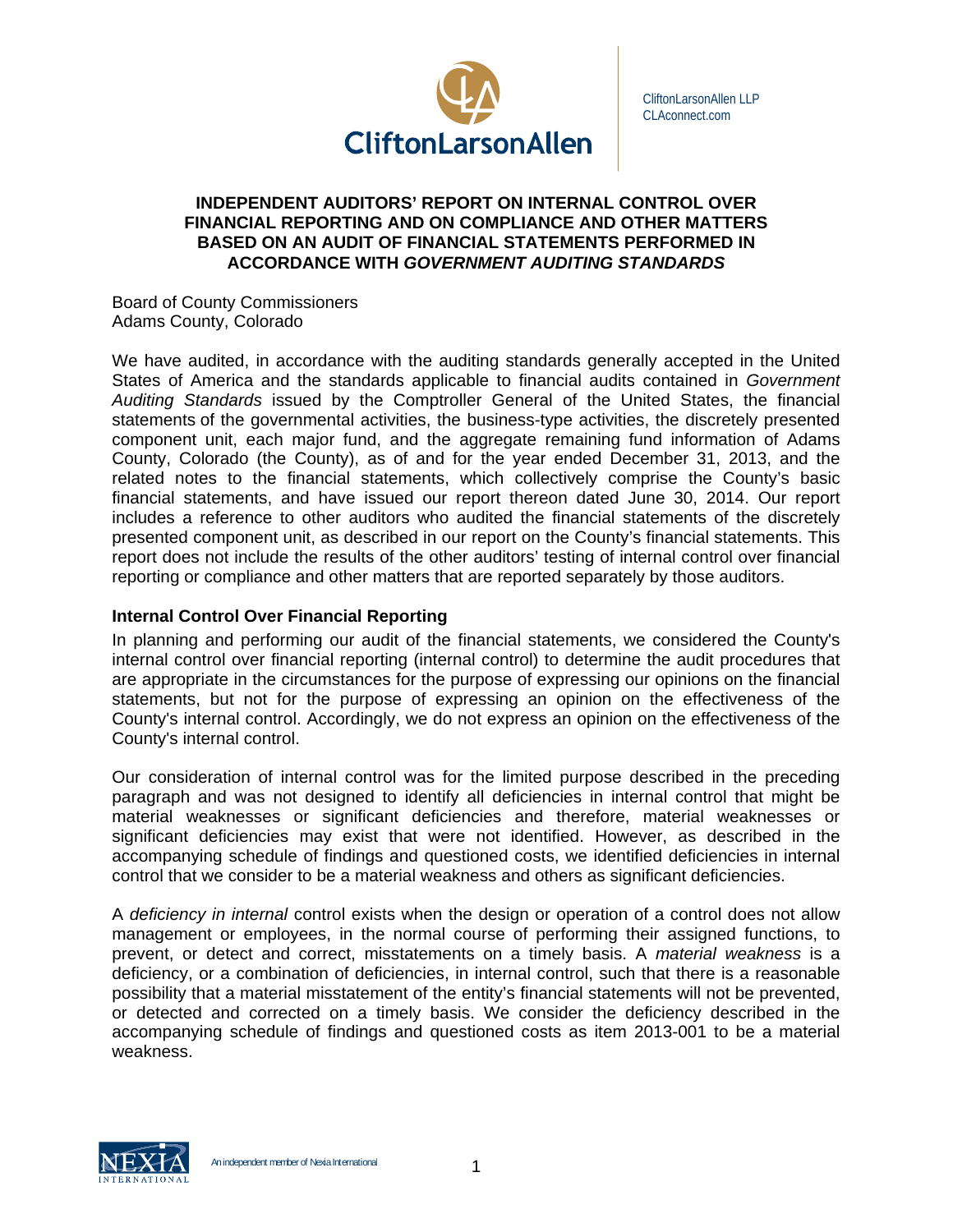A *significant deficiency* is a deficiency, or a combination of deficiencies, in internal control that is less severe than a material weakness, yet important enough to merit attention by those charged with governance. We consider the deficiencies described in the accompanying schedule of findings and questioned costs as items 2013-002, 2013-003, and 2013-008 to be significant deficiencies.

## **Compliance and Other Matters**

As part of obtaining reasonable assurance about whether the County's financial statements are free from material misstatement, we performed tests of its compliance with certain provisions of laws, regulations, contracts, and grant agreements, noncompliance with which could have a direct and material effect on the determination of financial statement amounts. However, providing an opinion on compliance with those provisions was not an objective of our audit, and accordingly, we do not express such an opinion. The results of our tests disclosed no instances of noncompliance or other matters that are required to be reported under *Government Auditing Standards*.

## **The County's Responses to Findings**

The County's responses to the findings identified in our audit are described in the accompanying schedule of findings and questioned costs. The County's responses were not subjected to the auditing procedures applied in the audit of the financial statements and, accordingly, we express no opinion on them.

## **Purpose of this Report**

The purpose of this report is solely to describe the scope of our testing of internal control and compliance and the result of that testing, and not to provide an opinion on the effectiveness of the entity's internal control or on compliance. This report is an integral part of an audit performed in accordance with *Government Auditing Standards* in considering the entity's internal control and compliance. Accordingly, this communication is not suitable for any other purpose.

Clifton Larson Allen LLP

Greenwood Village, Colorado June 30, 2014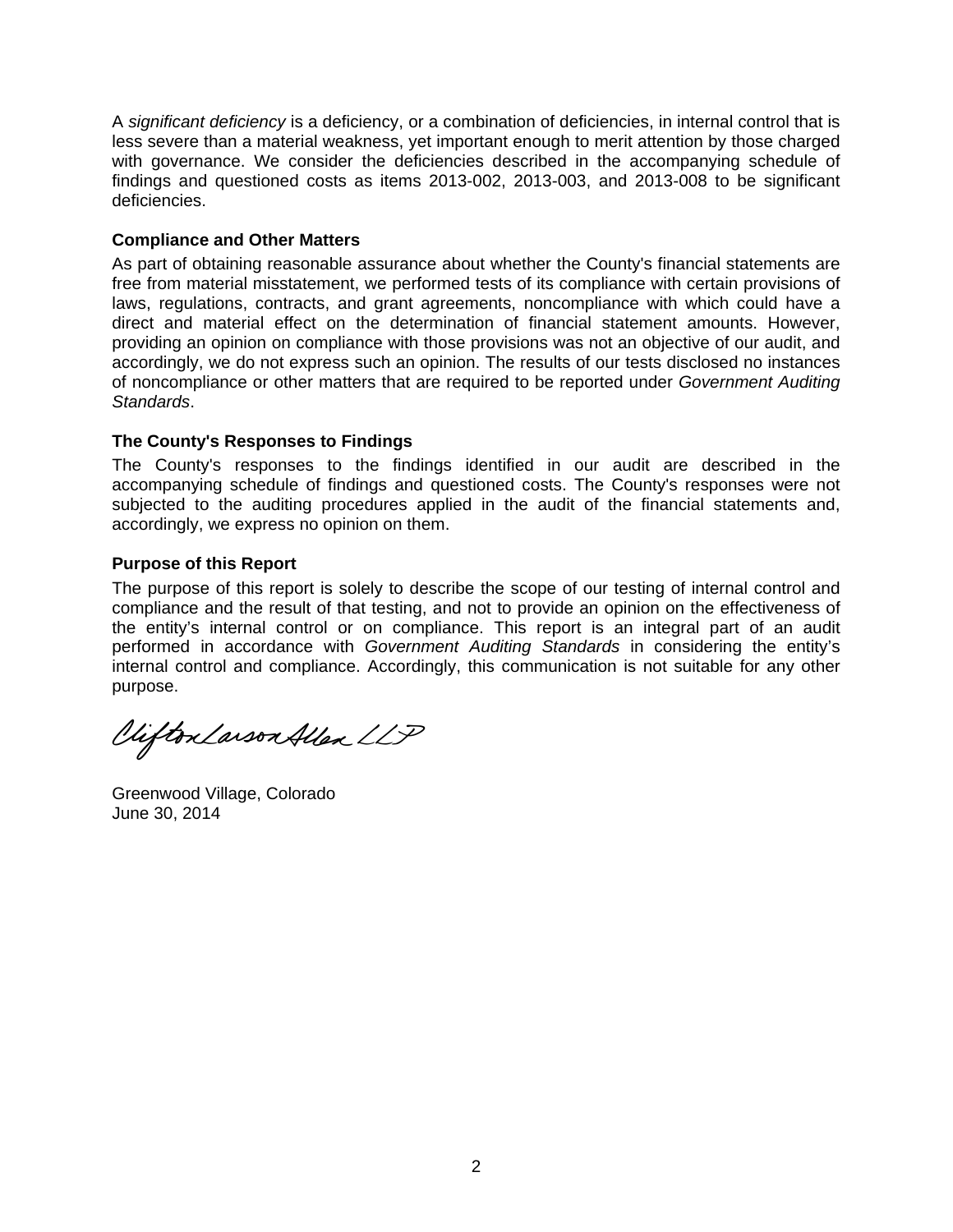

CliftonLarsonAllen LLP CLAconnect.com

## **INDEPENDENT AUDITORS' REPORT ON COMPLIANCE WITH REQUIREMENTS THAT COULD HAVE A DIRECT AND MATERIAL EFFECT ON EACH MAJOR FEDERAL PROGRAM, ON INTERNAL CONTROL OVER COMPLIANCE, AND ON THE SCHEDULE OF EXPENDITURES OF FEDERAL AWARDS IN ACCORDANCE WITH OMB CIRCULAR A-133**

Board of County Commissioners Adams County, Colorado

## **Report on Compliance for Each Major Federal Program**

We have audited Adams County, Colorado's (the County) compliance with the types of compliance requirements described in the *OMB Circular A-133 Compliance Supplement* that could have a direct and material effect on each of the County's major federal programs for the year ended December 31, 2013. The County's major federal programs are identified in the summary of auditors' results section of the accompanying schedule of findings and questioned costs.

## *Management's Responsibility*

Management is responsible for compliance with the requirements of laws, regulations, contracts, and grants applicable to its federal programs.

## *Auditors' Responsibility*

Our responsibility is to express an opinion on compliance for each of the County's major federal programs based on our audit of the types of compliance requirements referred to above. We conducted our audit of compliance in accordance with auditing standards generally accepted in the United States of America; the standards applicable to financial audits contained in *Government Auditing Standards*, issued by the Comptroller General of the United States; and OMB Circular A-133, *Audits of States, Local Governments, and Non-Profit Organizations*. Those standards and OMB Circular A-133 require that we plan and perform the audit to obtain reasonable assurance about whether noncompliance with the types of compliance requirements referred to above that could have a direct and material effect on a major federal program occurred. An audit includes examining, on a test basis, evidence about the County's compliance with those requirements and performing such other procedures as we considered necessary in the circumstances.

We believe that our audit provides a reasonable basis for our opinion on compliance for each major federal program. However, our audit does not provide a legal determination of the County's compliance.

## *Opinion on Each Major Federal Program*

In our opinion, the County complied, in all material respects, with the types of compliance requirements referred to above that could have a direct and material effect on each of its major federal programs for the year ended December 31, 2013.



An independent member of Nexia International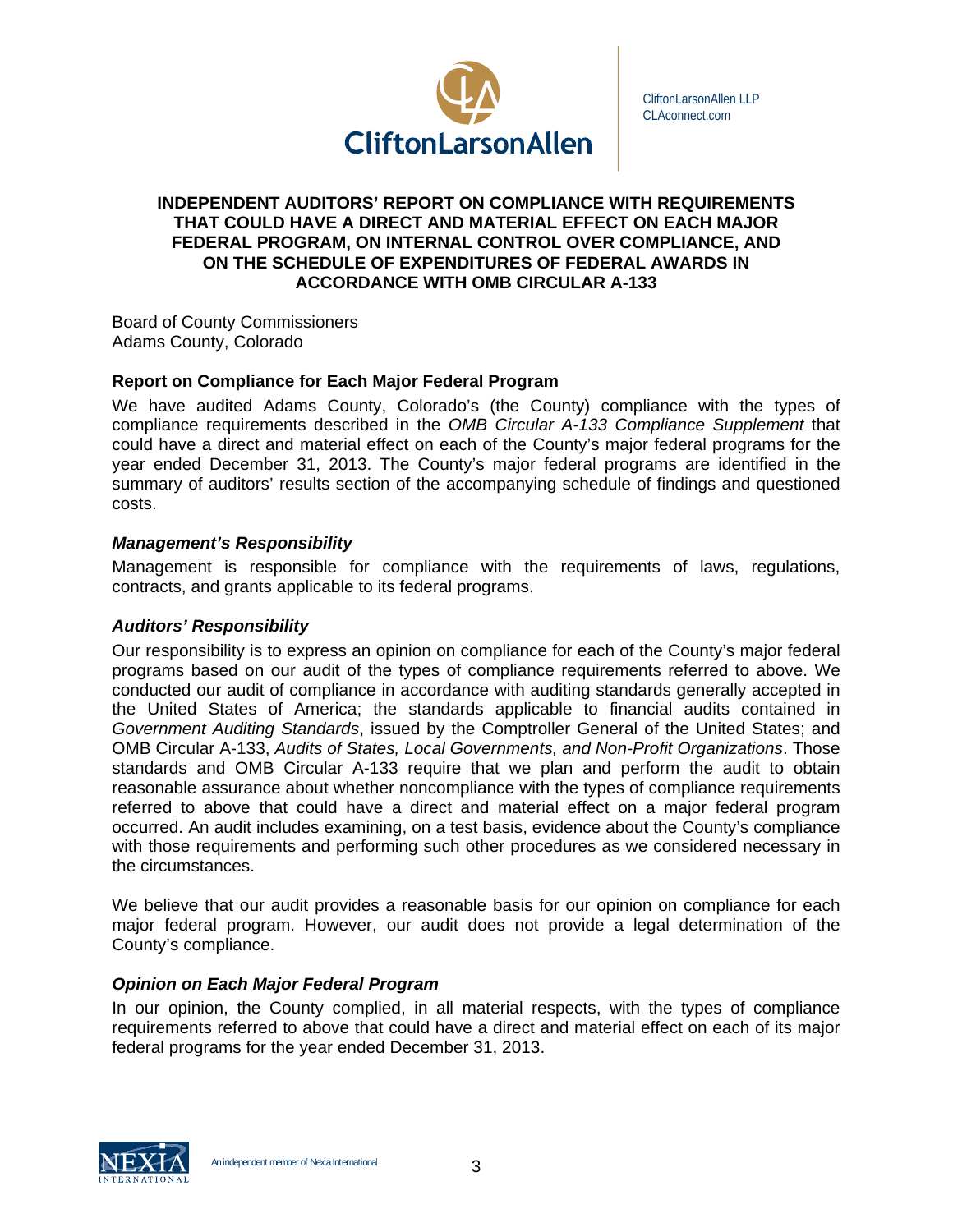## *Other Matters*

The results of our auditing procedures disclosed instances of noncompliance, which are required to be reported in accordance with OMB Circular A-133 and which are described in the accompanying schedule of findings and questioned costs as items 2013-003, 2013-004, 2013- 005, 2013-006, 2013-007, 2013-009, 2013-010, 2013-011, and 2013-012. Our opinion on each major federal program is not modified with respect to these matters.

The County's responses to the noncompliance findings identified in our audit are described in the accompanying schedule of findings and questioned costs. The County's responses were not subjected to the auditing procedures applied in the audit of compliance and, accordingly, we express no opinion on the responses.

## **Report on Internal Control Over Compliance**

Management of the County is responsible for establishing and maintaining effective internal control over compliance with the types of compliance requirements referred to above. In planning and performing our audit of compliance, we considered the County's internal control over compliance with the types of requirements that could have a direct and material effect on each major federal program to determine the auditing procedures that are appropriate in the circumstances for the purpose of expressing an opinion on compliance for each major federal program and to test and report on internal control over compliance in accordance with OMB Circular A-133, but not for the purpose of expressing an opinion on the effectiveness of internal control over compliance. Accordingly, we do not express an opinion on the effectiveness of the County's internal control over compliance.

A *deficiency in internal control over compliance* exists when the design or operation of a control over compliance does not allow management or employees, in the normal course of performing their assigned functions, to prevent, or detect and correct, noncompliance with a type of compliance requirement of a federal program on a timely basis. A *material weakness in internal control over compliance* is a deficiency, or combination of deficiencies, in internal control over compliance, such that there is a reasonable possibility that material noncompliance with a type of compliance requirement of a federal program will not be prevented, or detected and corrected, on a timely basis. A *significant deficiency in internal control over compliance* is a deficiency, or a combination of deficiencies, in internal control over compliance with a type of compliance requirement of a federal program that is less severe than a material weakness in internal control over compliance, yet important enough to merit attention by those charged with governance.

Our consideration of internal control over compliance was for the limited purpose described in the first paragraph of this section and was not designed to identify all deficiencies in internal control over compliance that might be material weaknesses or significant deficiencies and therefore, material weaknesses or significant deficiencies may exist that were not identified. We did not identify any deficiencies in internal control over compliance that we consider to be material weaknesses. However, we identified certain deficiencies in internal control over compliance, as described in the accompanying schedule of findings and questioned costs as items 2013-003, 2013-004, 2013-005, 2013-006, 2013-007, 2013-008, 2013-009, 2013-010, 2013-011, and 2013-012, that we consider to be significant deficiencies.

The County's responses to the internal control over compliance findings identified in our audit are described in the accompanying schedule of findings and questioned costs. The County's responses were not subjected to the auditing procedures applied in the audit of compliance and, accordingly, we express no opinion on the responses.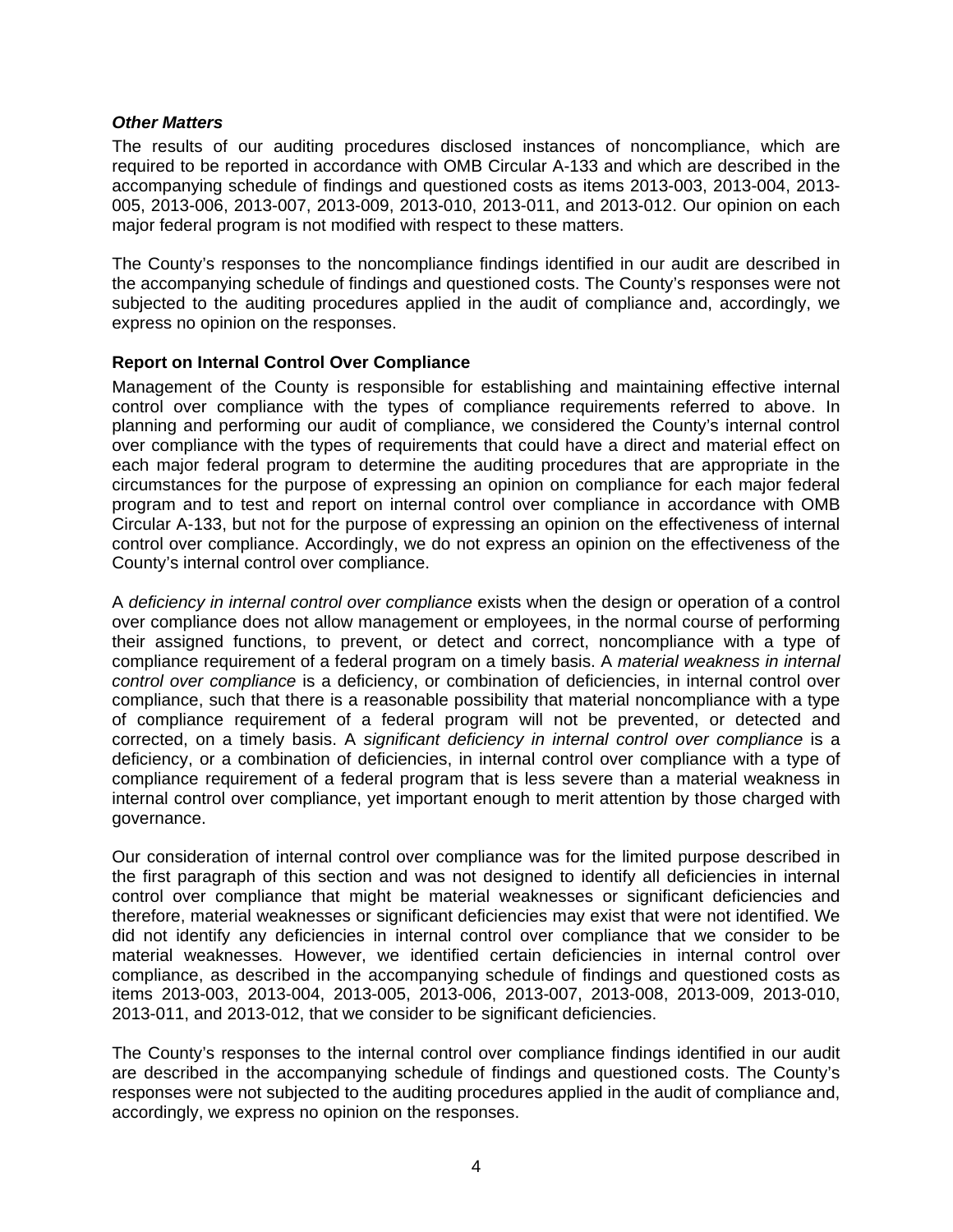The purpose of this report on internal control over compliance is solely to describe the scope of our testing of internal control over compliance and the result of that testing based on the requirements of OMB Circular A-133. Accordingly, this report is not suitable for any other purpose.

## **Report on Schedule of Expenditures of Federal Awards Required by OMB Circular A-133**

We have audited the financial statements of the governmental activities, the business-type activities, the discretely presented component unit, each major fund, and the aggregate remaining fund information of the County as of and for the year ended December 31, 2013, and the related notes to the financial statements, which collectively comprise the County's basic financial statements. We issued our report thereon dated June 30, 2014, which contained unmodified opinions on those financial statements. Our audit was conducted for the purpose of forming opinions on the financial statements that collectively comprise the basic financial statements. The accompanying schedule of expenditures of federal awards is presented for purposes of additional analysis as required by OMB Circular A-133 and is not a required part of the basic financial statements. Such information is the responsibility of management and was derived from and relates directly to the underlying accounting and other records used to prepare the basic financial statements. The information has been subjected to the auditing procedures applied in the audit of the financial statements and certain additional procedures, including comparing and reconciling such information directly to the underlying accounting and other records used to prepare the basic financial statements or to the basic financial statements themselves, and other additional procedures in accordance with auditing standards generally accepted in the United States of America. In our opinion, the schedule of expenditure of federal awards is fairly stated in all material respects in relation to the basic financial statements as a whole.

Vifton Larson Allen LLP

Greenwood Village, Colorado June 30, 2014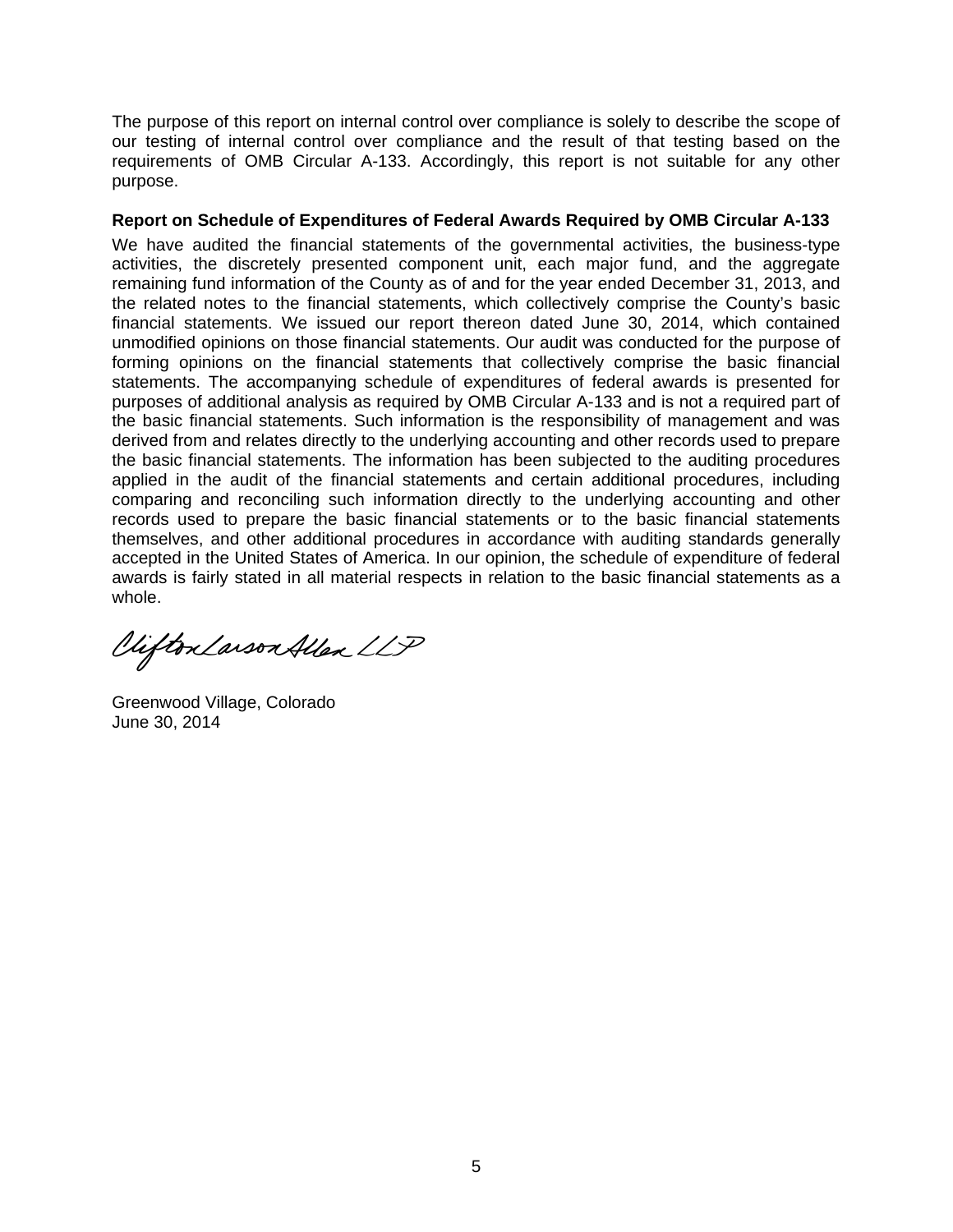#### **ADAMS COUNTY, COLORADO SCHEDULE OF EXPENDITURES OF FEDERAL AWARDS For the Year Ended December 31, 2013**

|                                                                                                    | <b>Federal CFDA</b> | 2013                 | Program &        |
|----------------------------------------------------------------------------------------------------|---------------------|----------------------|------------------|
| <b>Agency/Program Title</b>                                                                        | <b>Number</b>       | <b>Expenditures</b>  | Agency           |
| Department of Health and Human Services:                                                           |                     |                      |                  |
| Passed Through Colorado Department of Human Services:                                              |                     |                      |                  |
| Temporary Assistance for Needy Families                                                            | 93.558              | \$<br>11,687,199     |                  |
| Promoting Safe and Stable Families                                                                 | 93.556              | 143,267              |                  |
|                                                                                                    | 93.563              |                      |                  |
| <b>Child Support Enforcement</b>                                                                   | 93.568              | 2,711,423            |                  |
| Low-Income Home Energy Assistance                                                                  |                     | 2,578,900            |                  |
| Child Care & Development Block Grant<br>Child Care & Development Fund - Mandatory & Matching Funds | 93.575              | (61, 628)            |                  |
|                                                                                                    | 93.596              | 3,867,540            |                  |
| Child Welfare Services-State Grants                                                                | 93.645              | 346,083              |                  |
| <b>Educational Stability Subgrant</b>                                                              | 93.652              | 33,676               |                  |
| <b>Foster Care Title IV-E</b>                                                                      | 93.658              | 4,747,175            |                  |
| <b>Adoption Assistance</b>                                                                         | 93.659              | 1,516,139            |                  |
| Social Services Block Grant<br>Chafee Foster Care Independence Program                             | 93.667<br>93.674    | 2,758,489<br>148,200 |                  |
|                                                                                                    |                     |                      |                  |
| Subtotal:                                                                                          |                     |                      | \$<br>30,476,463 |
| Passed Through Colorado Department of Healthcare Policy & Financing:                               |                     |                      |                  |
| Medical Assistance Program                                                                         | 93.778              | \$<br>2,456,500      |                  |
| Subtotal:                                                                                          |                     |                      | \$<br>2,456,500  |
|                                                                                                    |                     |                      |                  |
| Passed Through Colorado Department of Public Health & Environment<br><b>MIECHV</b>                 |                     |                      |                  |
|                                                                                                    | 93.505              | \$<br>59,430         |                  |
| Subtotal:                                                                                          |                     |                      | \$<br>59,430     |
| Passed Through Colorado Department of Local Affairs:                                               |                     |                      |                  |
| <b>Community Services Block Grant</b>                                                              | 93.569              | \$<br>421,774        |                  |
| Subtotal:                                                                                          |                     |                      | \$<br>421,774    |
|                                                                                                    |                     |                      |                  |
| Direct Programs:                                                                                   |                     |                      |                  |
| <b>Head Start</b>                                                                                  | 93.600              | \$<br>3,375,533      |                  |
| Subtotal:                                                                                          |                     |                      | \$<br>3,375,533  |
| <b>Total Department of Health &amp; Human Services</b>                                             |                     |                      | 36,789,700       |
|                                                                                                    |                     |                      |                  |
| <b>Department of Agriculture:</b>                                                                  |                     |                      |                  |
| Passed Through Colorado Department of Human Services:                                              |                     |                      |                  |
| <b>Workfare Grant</b>                                                                              | 10.551              | \$<br>150,234        |                  |
| State Admin Matching Grants for Supplemental Nutrition Program                                     | 10.561              | 3,635,019            |                  |
| Emergency Food Assistance -(Food Commodities)                                                      | 10.569              | 387,018              |                  |
| Subtotal:                                                                                          |                     |                      | \$<br>4,172,271  |
| Passed Through Colorado Department of Public Health & Environment:                                 |                     |                      |                  |
| Child & Adult Care Food Program                                                                    | 10.558              | \$<br>151,824        |                  |
| Subtotal:                                                                                          |                     |                      | \$<br>151,824    |
| <b>Total Department of Agriculture</b>                                                             |                     |                      | \$<br>4,324,095  |
|                                                                                                    |                     |                      |                  |
| <b>Department of Labor:</b>                                                                        |                     |                      |                  |
| Passed Through Colorado Dept. of Labor & Employment:                                               |                     |                      |                  |
| Workforce Investment Act:                                                                          |                     |                      |                  |
| Disabled Veterans' Outreach Program                                                                | 17.801              | \$<br>15,000         |                  |
| Local Veterans' Employment Representative Program                                                  | 17.804              | 3,750                |                  |
| Veterans Workforce Investment Program                                                              | 17.805              | 30,563               |                  |
| Unemployment Insurance - Recovery Act Program                                                      | 17.225              | 177,407              |                  |
| Trade Adjustment Assistance                                                                        | 17.245              | 28,641               |                  |
| <b>WIA Adult Program</b>                                                                           | 17.258              | 1,717,510            |                  |
| <b>WIA Youth Activities</b>                                                                        | 17.259              | 947,290              |                  |
| Temp Labor Certification for Foreign Worker's Housing Inspection                                   | 17.273              | 16,999               |                  |
| <b>WIA Dislocated Workers</b>                                                                      | 17.260              | 4,504                |                  |
| <b>WIA Dislocated Workers</b>                                                                      | 17.278              | 762,342              |                  |
| Subtotal:                                                                                          |                     |                      | \$<br>3,704,006  |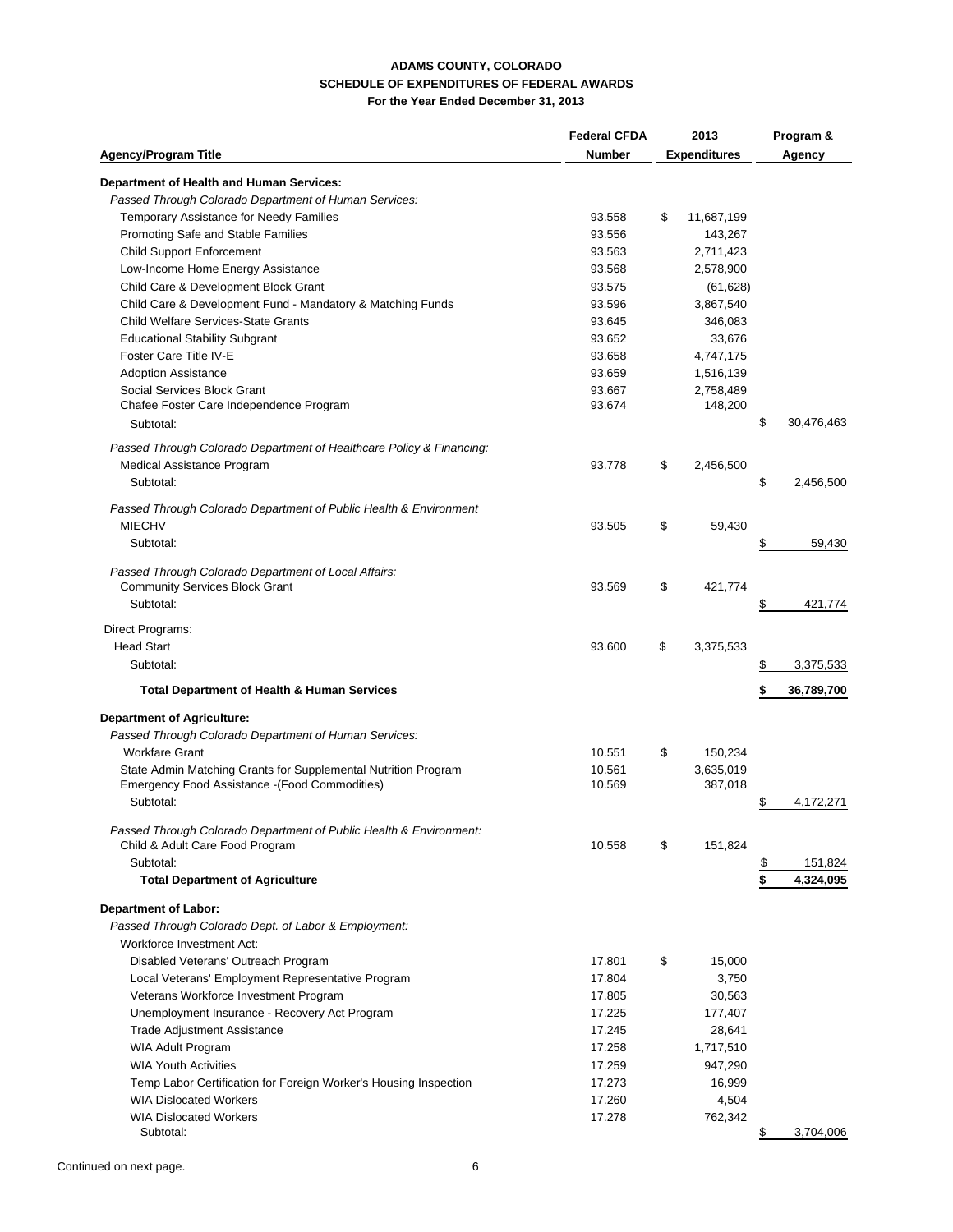#### **ADAMS COUNTY, COLORADO SCHEDULE OF EXPENDITURES OF FEDERAL AWARDS For the Year Ended December 31, 2013**

|                                                                           | <b>Federal CFDA</b> |    | 2013                |        | Program &  |
|---------------------------------------------------------------------------|---------------------|----|---------------------|--------|------------|
| <b>Agency/Program Title</b>                                               | <b>Number</b>       |    | <b>Expenditures</b> | Agency |            |
| Wagner Peyser:                                                            |                     |    |                     |        |            |
| ARRA - Employment Service/Wagner Peyser                                   | 17.207              |    |                     |        |            |
| Employment Service/Wagner Peyser                                          | 17.207              | \$ | 1,391,426           |        |            |
| Subtotal:                                                                 |                     |    |                     | \$     | 1,391,426  |
| <b>Total Department of Labor</b>                                          |                     |    |                     | \$     | 5,095,432  |
| Department of Housing and Urban Development:                              |                     |    |                     |        |            |
| Direct Programs:                                                          |                     |    |                     |        |            |
| Community Development Block Grant/Entitlement Grants                      | 14.218              | \$ | 792,743             |        |            |
| Housing Emergency Recovery Act - Neighborhood Stabilization Program 1 & 3 | 14.218              |    | 1,474,246           |        |            |
| Housing Emergency Recovery Act - Neighborhood Stabilization Program State | 14.228              |    | 13,749              |        |            |
| <b>HUD Section 108</b>                                                    | 14.248              |    | 73,969              |        |            |
| <b>Emergency Shelter</b>                                                  | 14.231              |    | 89,114              |        |            |
| Home Investment Partnerships Program                                      | 14.239              |    | 916,455             |        |            |
| Subtotal:                                                                 |                     |    |                     |        | 3,360,276  |
| <b>Total Department of Housing &amp; Urban Development</b>                |                     |    |                     | \$     | 3,360,276  |
| <b>Department of Homeland Security</b>                                    |                     |    |                     |        |            |
| Passed Through Colorado Department of Local Affairs:                      |                     |    |                     |        |            |
| <b>Emergency Management Performance Grants</b>                            | 97.042              | \$ | 79,200              |        |            |
| Subtotal:                                                                 |                     |    |                     | \$     | 79,200     |
| Passed Through Colorado Department of Public Safety:                      |                     |    |                     |        |            |
| Disaster Grants - Public Assistance                                       | 97.036              | \$ | 24,481              |        |            |
| Subtotal:                                                                 |                     |    |                     | \$     | 24,481     |
| <b>Total Department of Homeland Security</b>                              |                     |    |                     | \$     | 103,681    |
| <b>Department of Justice:</b>                                             |                     |    |                     |        |            |
| Direct Programs:                                                          |                     |    |                     |        |            |
| State Criminal Alien Assistance Program                                   | 16.606              | \$ | 130,781             |        |            |
| Subtotal:                                                                 |                     |    |                     | \$     | 130,781    |
| Passed Through State Department of Public Safety:                         |                     |    |                     |        |            |
| Crime Victim Assistance                                                   | 16.575              | \$ | 112,239             |        |            |
| Sexual Assault Response Program                                           | 16.590              |    | 31,647              |        |            |
| Crime Victim Compensation                                                 | 16.576              |    | 586,998             |        |            |
| Juvenile Accountability Block Grants                                      | 16.523              |    | 30,005              |        |            |
| Subtotal:                                                                 |                     |    |                     | \$     | 760,889    |
| <b>Total Department of Justice</b>                                        |                     |    |                     | \$     | 891,670    |
| <b>Department of Transportation:</b>                                      |                     |    |                     |        |            |
| Passed Through Colorado Department of Transportation:                     |                     |    |                     |        |            |
| Highway Planning & Construction                                           | 20.205              | \$ | 198,319             |        |            |
| <b>Total Department of Transportation</b>                                 |                     |    |                     | \$     | 198,319    |
| <b>Corporation for National and Community Service</b>                     |                     |    |                     |        |            |
| Passed Through Colorado Child & Parent Foundation                         |                     |    |                     |        |            |
| <b>AmeriCorps</b>                                                         | 94.006              | \$ | 29,833              |        |            |
| <b>Total Corporation for Federal and National Community Service</b>       |                     |    |                     |        | 29,833     |
| Department of the Interior Fish and Wildlife Service                      |                     |    |                     |        |            |
| Direct Programs:                                                          |                     |    |                     |        |            |
| National Wildlife Refuge Fund                                             | 15.659              | \$ | 111,169             |        |            |
| Total Department of the Interior Fish and Wildlife Service                |                     |    |                     |        | 111,169    |
| <b>Total Expenditures of Federal Awards</b>                               |                     |    |                     | \$     | 50,904,175 |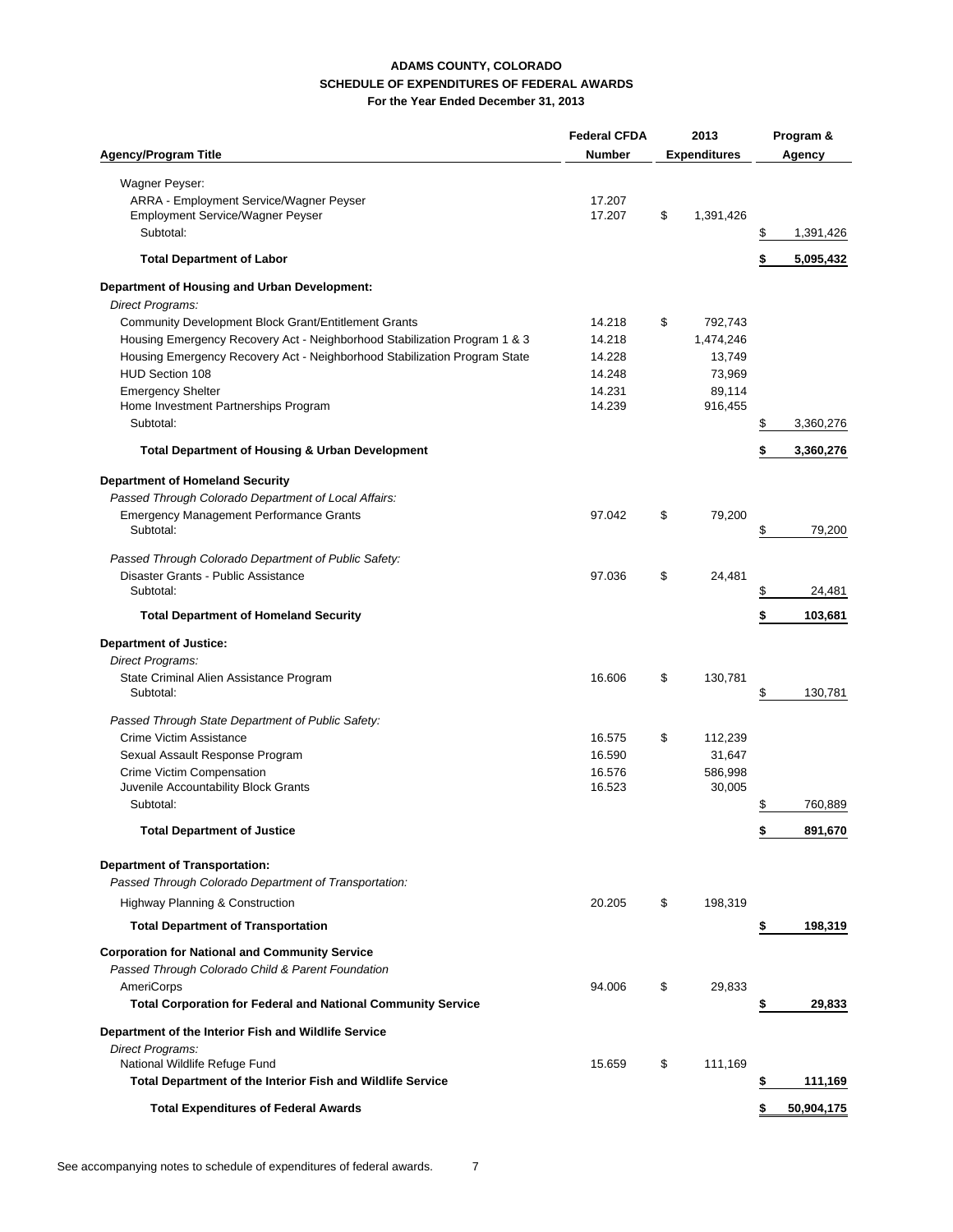## **ADAMS COUNTY, COLORADO NOTES TO SCHEDULE OF EXPENDITURES OF FEDERAL AWARDS For the Year Ended December 31, 2013**

## **NOTE 1 – BASIS OF PRESENTATION**

The accompanying Schedule of Expenditures of Federal Awards is presented in accordance with the requirements of OMB Circular A-133 *Audits of States, Local Governments, and non-Profit Organizations* using the modified accrual basis of accounting. Therefore, some amounts presented in this schedule may differ from amounts presented in the financial statements.

## **NOTE 2 – BASIS OF ACCOUNTING**

Governmental funds account for the County's federal grant activity. Amounts reported in the Schedule of Expenditures of Federal Awards are recognized in the modified accrual basis when they become a demand on current available federal resources and eligibility requirements are met, except in the following programs, which are reported in the Schedule of Expenditures of Federal Awards on the cash basis:

| <b>SNAP Admin</b>                              | 10.561         |
|------------------------------------------------|----------------|
| <b>Promoting Safe and Stable Families</b>      | 93.556         |
| <b>Temporary Assistance for Needy Families</b> | 93.558         |
| Child Support Enforcement IV-D Admin           | 93.563         |
| Low-Income Home Energy Assistance              | 93.568         |
| <b>CCDF Cluster</b>                            | 93.575, 93.596 |
| <b>Child Welfare Services-State Grants</b>     | 93.645         |
| <b>Foster Care-Title IV-E</b>                  | 93.658         |
| <b>Adoption Assistance</b>                     | 93.659         |
| <b>Social Services Block Grant</b>             | 93.667         |
| Chafee Foster Care Independence Program        | 93.674         |
| <b>Medicaid Cluster</b>                        | 93.778         |

## **NOTE 3 – SUBRECIPIENTS**

The following programs receiving funds from the U.S. Department of Housing Urban Development, the U.S. Department of Health and Human Services, and the U.S. Department of Agriculture provided awards to sub-recipients as follows:

|                                          |               | <b>Amount</b><br><b>Provided</b><br>to |
|------------------------------------------|---------------|----------------------------------------|
| <b>Agency/Program Title</b>              | CFDA#         | <b>Sub-recipients</b>                  |
| <b>Community Development Block Grant</b> | 14.218        | \$<br>487,844                          |
| CDBG - NSP                               | 14.218/14.228 | 1,471,098                              |
| CDBG - Section 108                       | 14.248        | 68,732                                 |
| HOME - Investment Partnership Program    | 14.239        | 844,615                                |
| <b>Emergency Shelter Grant</b>           | 14.231        | 89,114                                 |
| <b>Community Services Block Grant</b>    | 93.569        | 253,012                                |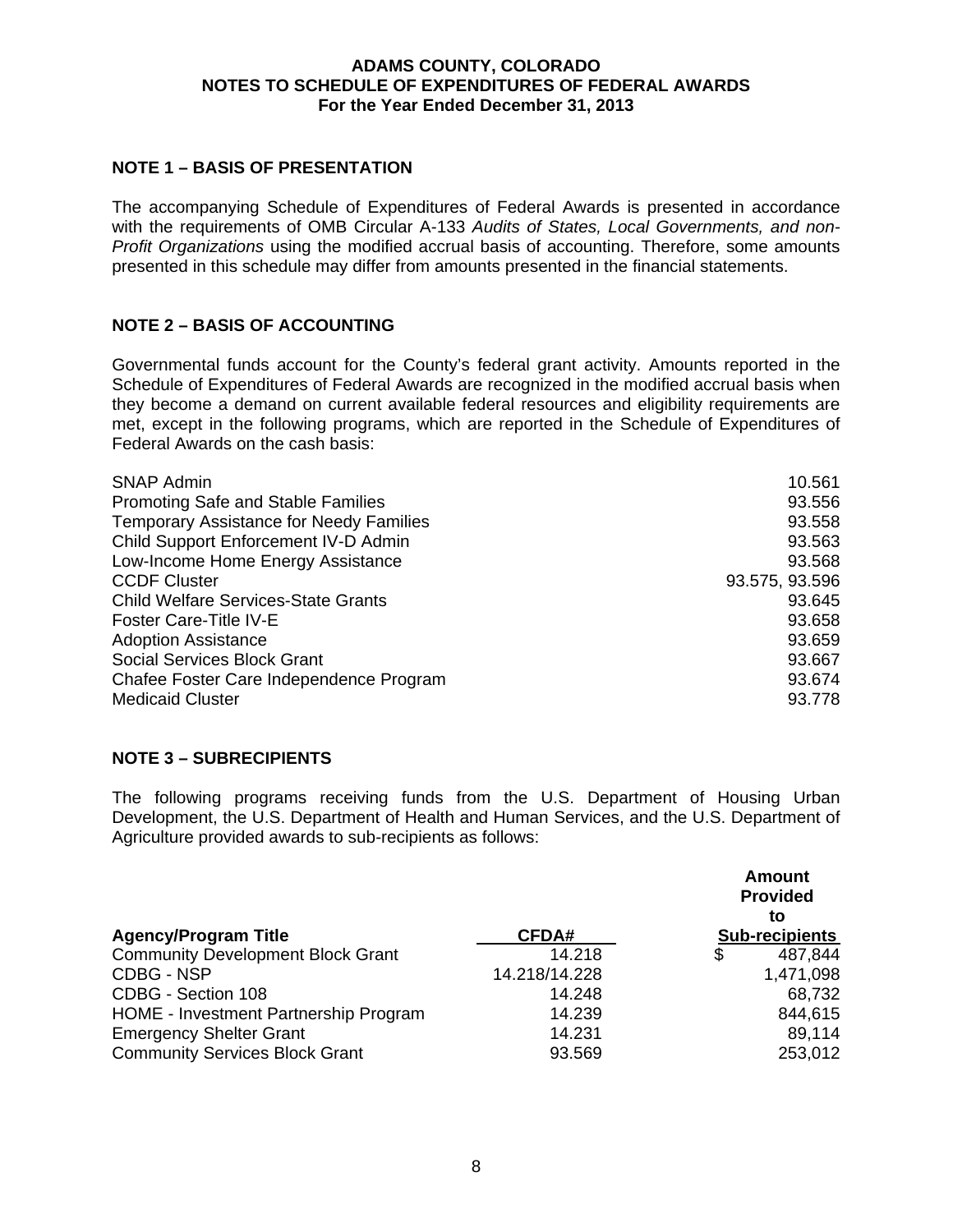## **ADAMS COUNTY, COLORADO NOTES TO SCHEDULE OF EXPENDITURES OF FEDERAL AWARDS For the Year Ended December 31, 2013**

## **NOTE 4 – NON-CASH BENEFITS**

The County is a recipient of food commodities under The Emergency Family Assistance Program which is reported in the Schedule of Federal Expenditures under CFDA 10.569. The value of the commodities was \$387,018 in 2013.

## **NOTE 5 – OTHER INFORMATION**

The County participates in the Food Assistance Benefits/EBT program under CFDA 10.551. These benefits totaled \$91,904,797 in 2013 which are not reflected on the Schedule of Federal Expenditures.

In 2011, the County entered into a long-term loan guarantee with US Department of Housing and Urban Development under the Section 108 Loan Guarantee Program (CDFA 14.248). The County uses the loan to provide funding to The Globeville Commercial Urban Redevelopment Area (Globeville) for the remediation of existing environmental contamination to restore the property for commercial viability to provide job opportunities in a low income community. Globeville has entered a loan agreement with the County for this funding. The County has pledged future Community Development Block Grants as security for the guaranteed loan with HUD. The County has been approved for an advance up to \$10 million. As of December 31, 2013, \$2.0 million has been advanced. Interest is payable quarterly at a variable interest rate equal to the LIBOR rate plus 0.2%. The County's first principal payment to HUD is due beginning August 1, 2016, however a payment of \$1,000,000 was made in 2012.

Globeville is responsible for making payments to the County for the principal and interest on the loan. Globeville will begin making payments to the County in 2014. At this time, the County expects Globeville to pay for 100% of the loan amount plus interest. In the unlikely event that Globeville is unable to pay, the County will be responsible for the repayment of the loan to the US Department of Housing and Urban Development. The total due from Globeville as of December 31, 2013 was \$1,803,114.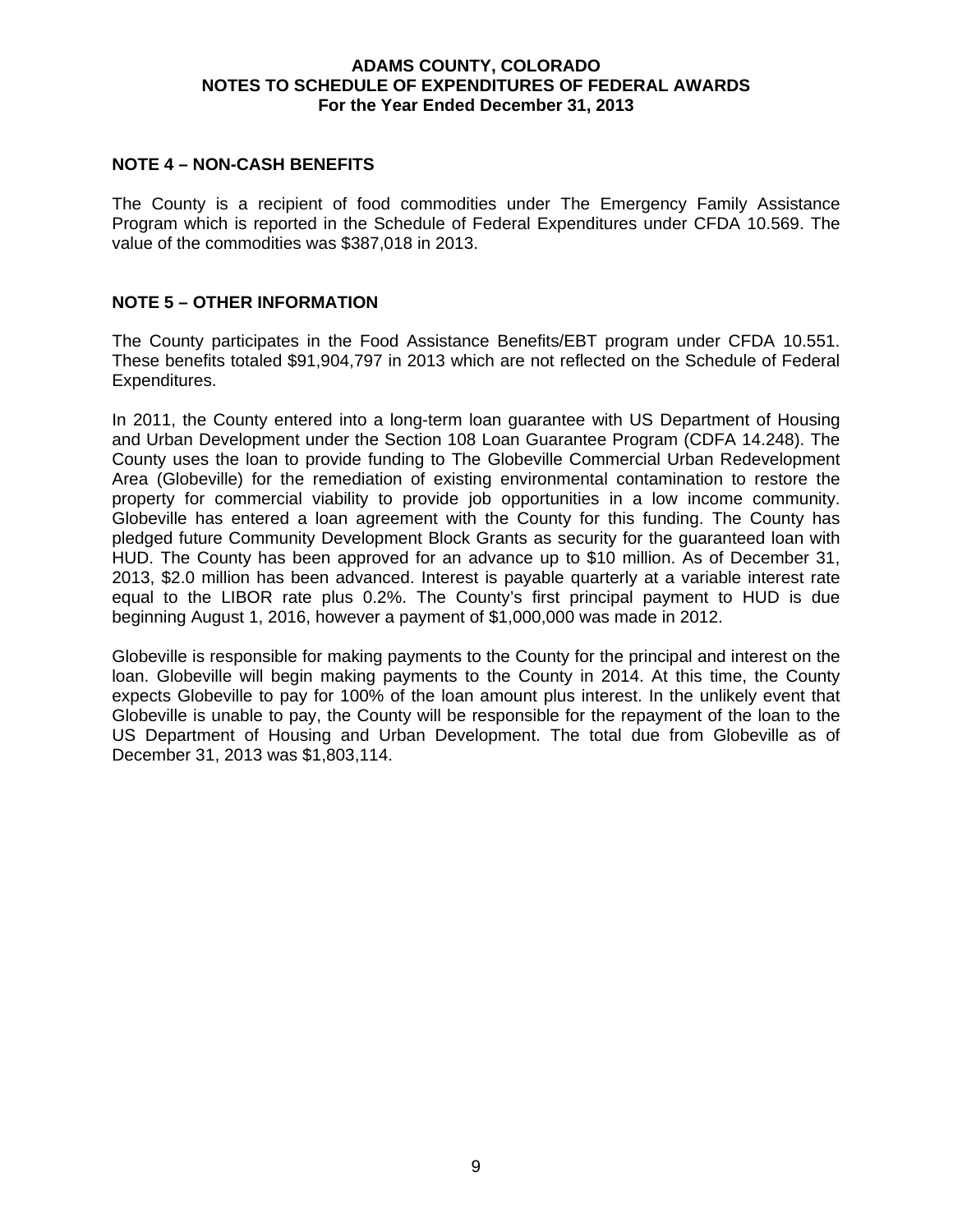## **SECTION I – SUMMARY OF AUDITORS' RESULTS**

Ĭ.

|                                                                                                                          | <b>Financial Statements</b>                                                                                          |                                                                                                                                                                                                                                                                                                                                                                                                                                                                                                                      |                 |                   |                   |  |
|--------------------------------------------------------------------------------------------------------------------------|----------------------------------------------------------------------------------------------------------------------|----------------------------------------------------------------------------------------------------------------------------------------------------------------------------------------------------------------------------------------------------------------------------------------------------------------------------------------------------------------------------------------------------------------------------------------------------------------------------------------------------------------------|-----------------|-------------------|-------------------|--|
| Type of auditors' report issued:                                                                                         |                                                                                                                      |                                                                                                                                                                                                                                                                                                                                                                                                                                                                                                                      | Unmodified      |                   |                   |  |
|                                                                                                                          | Internal control over financial reporting:                                                                           |                                                                                                                                                                                                                                                                                                                                                                                                                                                                                                                      |                 |                   |                   |  |
|                                                                                                                          | Material weakness(es) identified?                                                                                    |                                                                                                                                                                                                                                                                                                                                                                                                                                                                                                                      | $\boxtimes$ yes |                   |                   |  |
| $\bullet$                                                                                                                | Significant deficiency(ies) identified that are not<br>considered to be material weakness(es)?                       |                                                                                                                                                                                                                                                                                                                                                                                                                                                                                                                      |                 | $\boxtimes$ yes   | no<br>no          |  |
|                                                                                                                          |                                                                                                                      | Noncompliance material to financial statements noted?                                                                                                                                                                                                                                                                                                                                                                                                                                                                |                 | yes               | $\boxtimes$<br>no |  |
|                                                                                                                          | <b>Federal Awards</b>                                                                                                |                                                                                                                                                                                                                                                                                                                                                                                                                                                                                                                      |                 |                   |                   |  |
|                                                                                                                          | Internal control over major programs:                                                                                |                                                                                                                                                                                                                                                                                                                                                                                                                                                                                                                      |                 |                   |                   |  |
| ٠                                                                                                                        | Material weakness(es) identified?                                                                                    |                                                                                                                                                                                                                                                                                                                                                                                                                                                                                                                      |                 | yes               | $\boxtimes$<br>no |  |
| $\bullet$                                                                                                                | Significant deficiency (ies) identified that are not<br>considered to be material weakness(es)?                      |                                                                                                                                                                                                                                                                                                                                                                                                                                                                                                                      |                 | $\boxtimes$ yes   | none reported     |  |
| Type of auditors' report issued on compliance<br>for major program:                                                      |                                                                                                                      |                                                                                                                                                                                                                                                                                                                                                                                                                                                                                                                      | Unmodified      |                   |                   |  |
| Any audit findings disclosed that are required to be<br>reported in accordance with Section 510(a) of<br>Circular A-133? |                                                                                                                      |                                                                                                                                                                                                                                                                                                                                                                                                                                                                                                                      | $\boxtimes$ yes |                   | no                |  |
|                                                                                                                          | Identification of major program:                                                                                     |                                                                                                                                                                                                                                                                                                                                                                                                                                                                                                                      |                 |                   |                   |  |
|                                                                                                                          | <b>CFDA Number(s)</b>                                                                                                | Name of Federal Program or Cluster                                                                                                                                                                                                                                                                                                                                                                                                                                                                                   |                 |                   |                   |  |
|                                                                                                                          | 93.659<br>14.218<br>93.563<br>93.558<br>10.561*<br>$10.551*$<br>93.600<br>17.207*<br>17.801*<br>17.804*<br>* Cluster | <b>Adoption Assistance</b><br><b>Community Development Block Grant/Entitlement Grants</b><br><b>Child Support Enforcement</b><br><b>Temporary Assistance for Needy Families</b><br>State Administrative Matching Grants for the Supplemental<br><b>Nutrition Assistance Program</b><br><b>Food Stamps Workfare Grant</b><br><b>Head Start</b><br><b>Employment Service/Wagner-Peyser Funded Activities</b><br>Disabled Veterans' Outreach Program (DVOP)<br>Local Veterans' Employment Representative (LVER) Program |                 |                   |                   |  |
|                                                                                                                          | Dollar threshold used to distinguish<br>between type A and type B programs                                           |                                                                                                                                                                                                                                                                                                                                                                                                                                                                                                                      |                 | \$1,527,125       |                   |  |
| Auditee qualified as low-risk auditee?                                                                                   |                                                                                                                      |                                                                                                                                                                                                                                                                                                                                                                                                                                                                                                                      | yes             | $\boxtimes$<br>no |                   |  |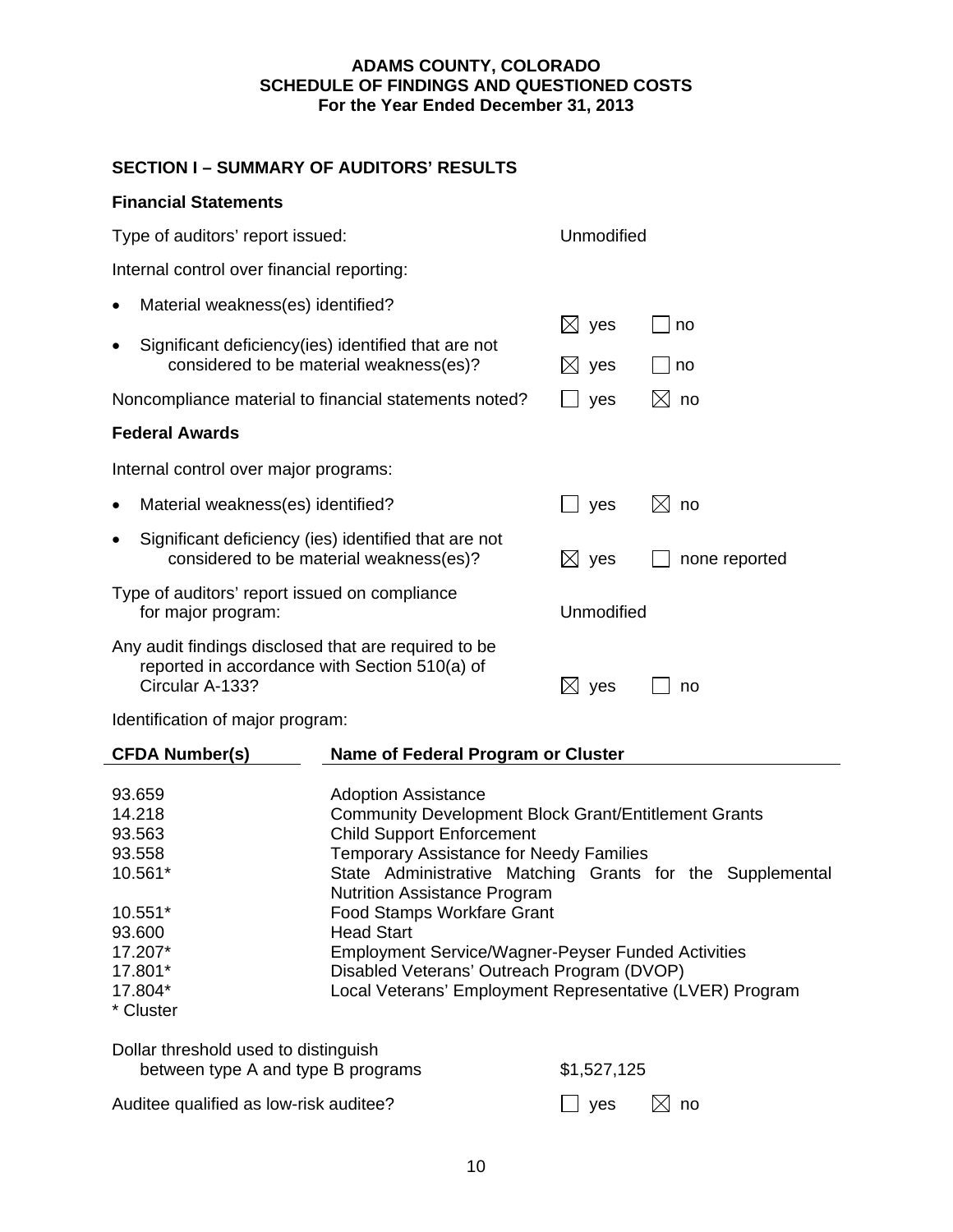## **PART II – FINDINGS RELATED TO FINANCIAL STATEMENTS**

Please see Findings 2013-003 and Findings 2013-008 below related to the combined finding for the financial statements and federal awards for the fiscal year ended December 31, 2013.

## **Finding 2013-001 Understatement of Receivables**

#### **Material Weakness**

- Criteria: The County should ensure that revenues received after year-end which are earned prior to year-end are appropriately accrued as accounts receivable at the end of the fiscal year.
- Condition: During our testing of highway user's tax revenue, we found that one month's accrual of this receivable and related revenue had not been recorded as of December 31, 2013. This was a repeat finding from the prior year.
- Cause: One month's accrual of highway user's tax revenue relating to the 2013 fiscal year had not been recorded and had not been found by County staff during their internal review process.
- Effect: An audit adjustment of \$873,455 was required to be made to properly record the receivable and related revenue in the Road and Bridge Fund for the County.

Recommendation:

The County should strengthen controls over the review of year-end receivables and revenues to ensure that account balances are properly recorded in the correct fiscal year. The County should incorporate this step in the year-end financial statement checklist.

Views of responsible officials and planned corrective actions:

Actions Planned in Response to Finding: The Finance Department will ensure its current year-end procedures identify and record all potential receivables.

Responsible Party: Mary Ha, General Accounting Manager, 720.523.6283

Planned Completion Date for Corrective Action Plan: December 31, 2014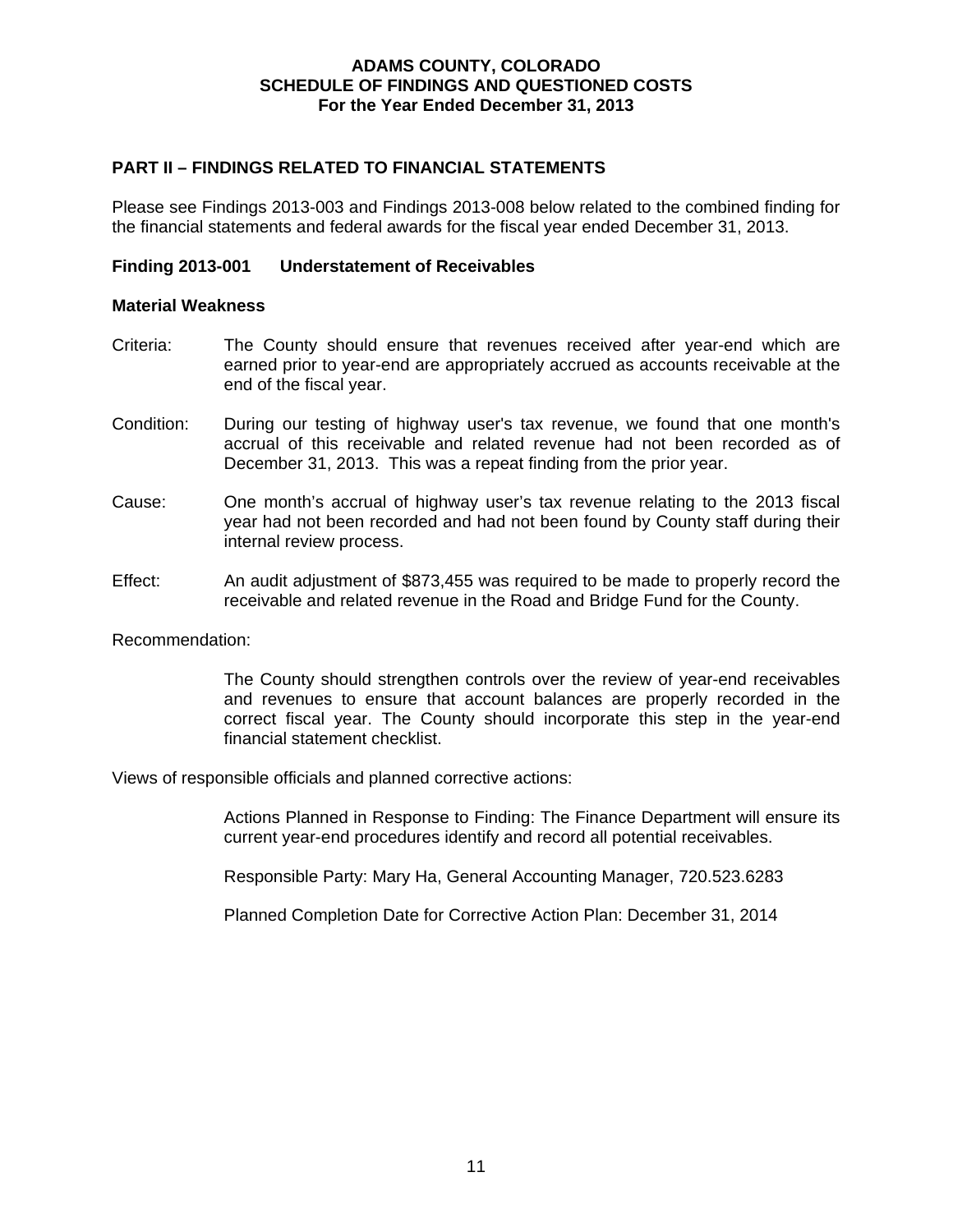## **Finding 2013-002 Stormwater Utility Fund**

#### **Significant Deficiency**

- Criteria: A system of internal controls should be established to ensure financial statements are prepared in accordance with generally accepted accounting principles (GAAP).
- Condition: During our testing of the new Stormwater Utility Fund, which is one of the County's enterprise funds, we found that the process over the assessment and billing structure for the stormwater utility fee was not functioning in an efficient and effective manner. There was a lack of review and monitoring by the County over the third party consultant performing the initial billing determination, which led to extensive additional work by the County to correct the billings. This caused various errors in the customer billing process when the fee was initially assessed. It was also noted that a detailed review of billings by the County did not occur during the billing correction process due to the limited time period and resources allotted to remedy the issues.
- Cause: An effective internal control system was not put into place to help mitigate billing issues.
- Effect: The County had to undergo an extensive process to correct customer billings for any refunds due to customers.

Recommendation:

We recommend the County continue to analyze the billing process related to the stormwater utility fee billings in order to implement an effective review process over these billings prior to customers being notified of amounts due to the County.

Views of responsible officials and planned corrective actions:

Actions Planned in Response to Finding: The stormwater utility fee was implemented in 2013. The County admits there was a lack of review and monitoring of the third party consultant who performed the initial assessments of impervious area on the properties. The County took over the assessment process and reviewed all assessments performed by the consultant for accuracy. All corrections to impervious area and assessments were completed by the end of 2013. The County will continue to review the assessments and accounting process surrounding the stormwater utility fee to ensure accuracy over the billing process.

Responsible Party: Andrea Berg, Stormwater Program Manager, 720.523.6960

Planned Completion Date for Corrective Action Plan: Immediately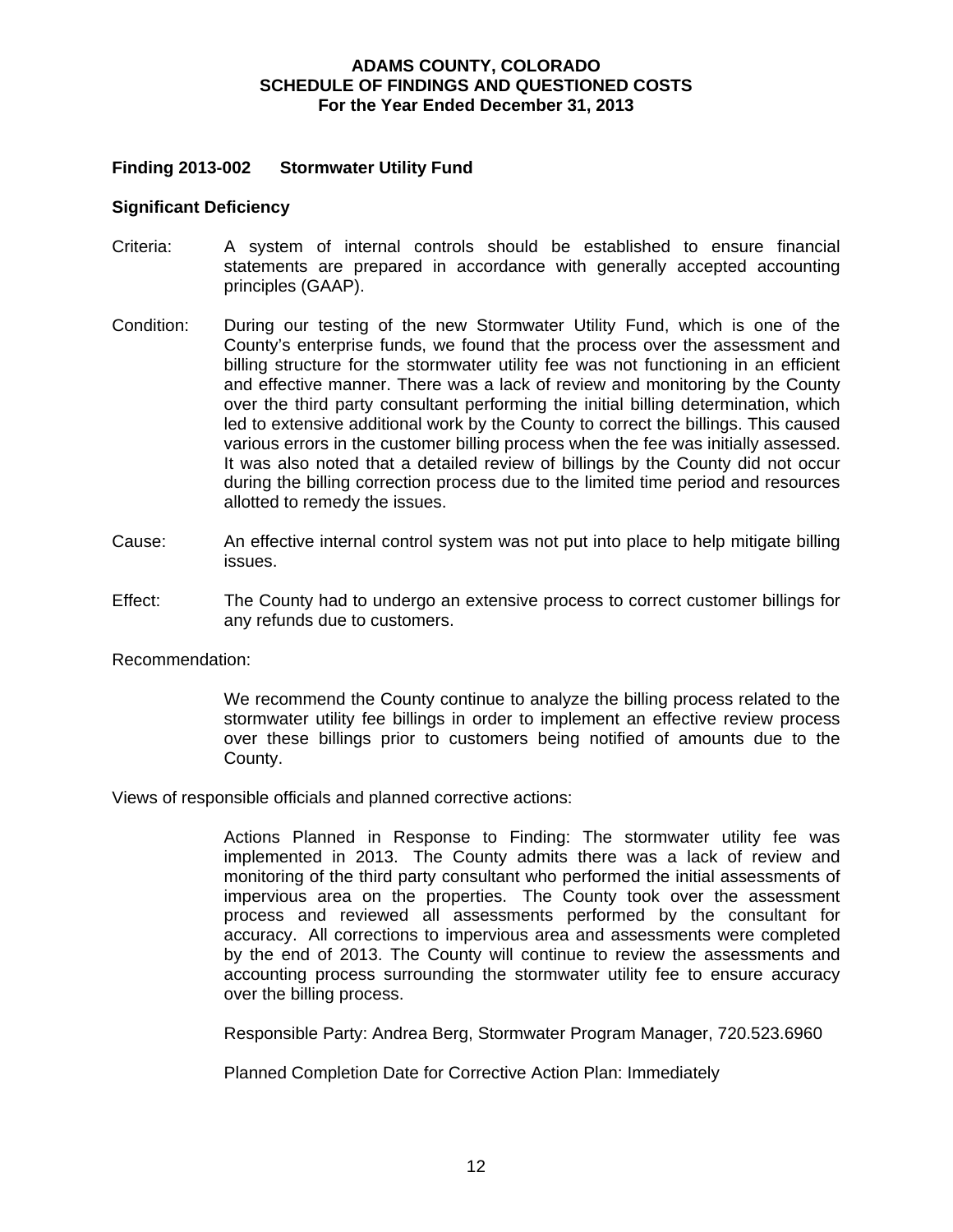## **PART III – FEDERAL AWARD FINDINGS AND QUESTIONED COSTS**

## **Finding 2013-003 Inaccurate Schedule of Expenditures of Federal Awards and the Head Start Fund**

DEPARTMENT OF HEALTH AND HUMAN SERVICES Head Start – CFDA # 93.600

## **Allowable Activities and Allowable Costs/Cost Principles Significant Deficiency, Noncompliance**

- Criteria: The County is responsible for financial reporting in accordance with accounting principles generally accepted in the United States of America. Also, a system of internal controls should be established to ensure financial statements are prepared in accordance with generally accepted accounting principles (GAAP).
- Condition: During our testing of the federal Head Start program and revenues recorded in the County's Head Start Fund, we found that federal revenues and non-federal revenues were not properly recorded for each category. This led to audit adjustments totaling \$31,828 to properly record the different types of revenues to match the federally funded portion of the Head Start Fund's revenues and an extensive reconciliation process so that revenues matched expenditures for the Head Start grant as the grant is on a reimbursement basis. The original Schedule of Expenditures of Federal Awards (SEFA) did not reflect the correct amount of expenditures funded from the grant and required revisions.
- Cause: Lack of internal controls over the proper recording of federal revenue versus nonfederal revenues could have contributed to this finding.
- Effect: Detailed analysis of amounts recorded in the Head Start Fund was required to be conducted to determine proper amounts to record and report for the SEFA.

Questioned

Costs: None.

Recommendation:

We recommend the County implement a more thorough process to ensure that proper amounts are being reported for each revenue source within the Head Start Fund on an ongoing basis. We also recommend the County increase training and supervision provided for relevant employees so that expenditures and revenues are properly matched and the appropriate federal expenditures are reflected on the SEFA.

Views of responsible officials and planned corrective actions:

Actions Planned in Response to Finding: The coding correction related to federal revenues and non-federal revenues was implemented immediately at the time of discovery to the correct object code classification identifying federal funds. To minimize the timing issues between calendar year and program year, the County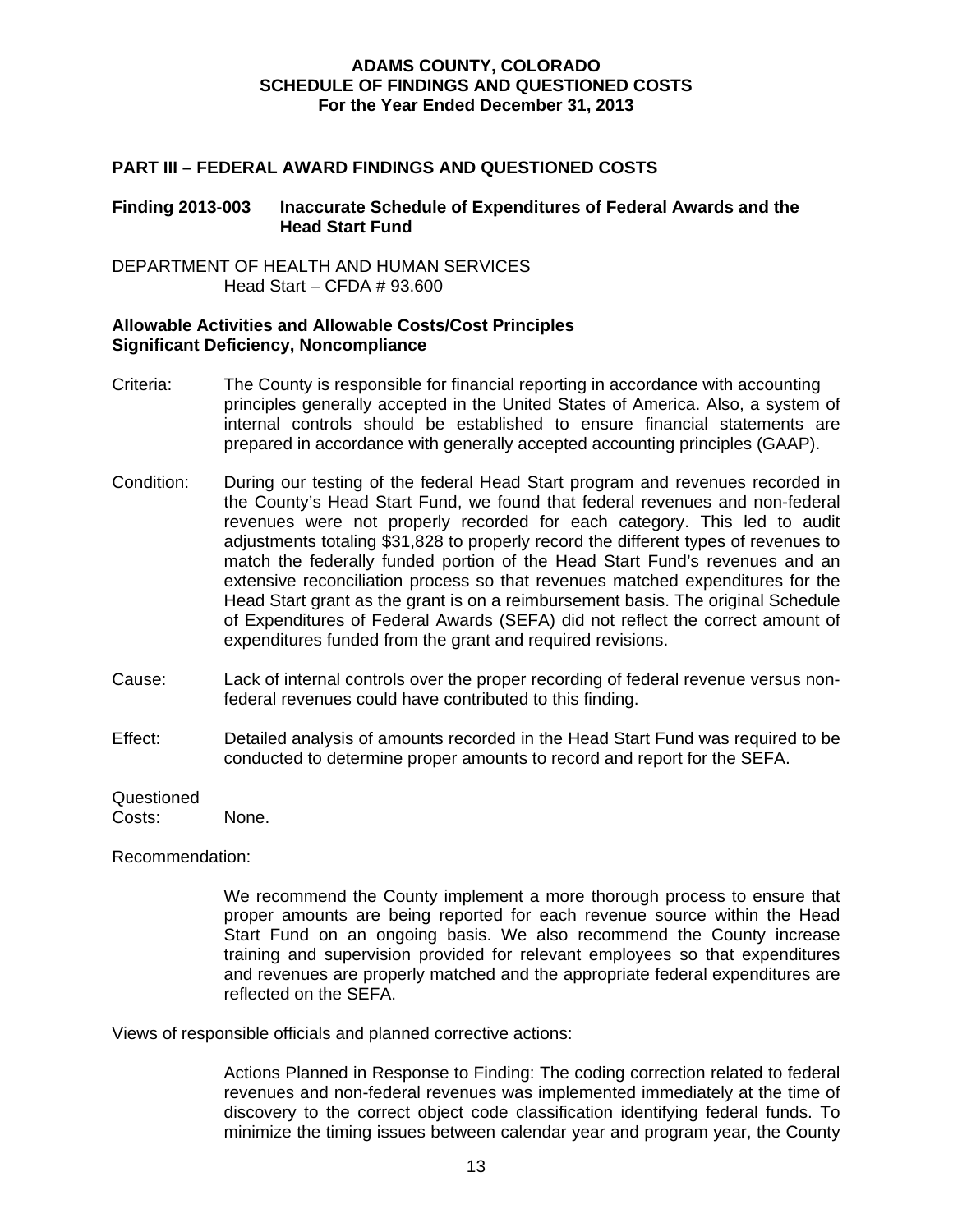has expanded the criteria of monthly monitoring and reconciliation of all revenues and expenditures. The County has also implemented a program review of each section of the SEFA with program personnel to confirm the accuracy. The County has also implemented a standard checklist for the program for yearly reports and review of existing data for accuracy. Lastly, the County has implemented the use of account details from source documentation as supporting backup for any drawdown requests to be approved prior to requesting reimbursement.

Responsible Party: Osgood McCollum, Human Services Accounting Manager, 720.523.6293

Planned Completion Date for Corrective Action Plan: Immediately

## **Finding 2013-004**

## DEPARTMENT OF HOUSING AND URBAN DEVELOPMENT Community Development Block Grant/Entitlement Grants (CDBG) – CFDA # 14.218

## **Reporting Significant Deficiency, Noncompliance**

- Criteria: Per OMB Circular A-133, the Community Development Block Grants (CDBG) programs are required to complete the SF-425, *Federal Financial Report* (cash status only) on a quarterly basis, no later than thirty days after the end of each reporting period. Also, the A-102 Common Rule and OMB Circular A-110 requires that non-Federal entities receiving Federal awards establish and maintain internal controls designed to reasonably ensure compliance with Federal laws, regulations and program compliance requirements.
- Condition: Through the testing of the financial reporting requirements, we noted that the first three SF-425 quarterly reports were not filed within the one-month filing window. The fourth quarter 2013 report was filed on time.
- Cause: Inadequate controls related to monitoring of reporting requirements could have contributed to this finding.
- Effect: The County violated A-133 requirements by failing to complete the quarterly *Federal Financial Reports* in a timely manner.

## **Questioned**

Costs: None.

#### Recommendation:

We recommend that the County monitor the process to ensure that required reports are completed and submitted timely for the CDBG program. This should include monitoring of reporting requirements to ensure the program requirements are met.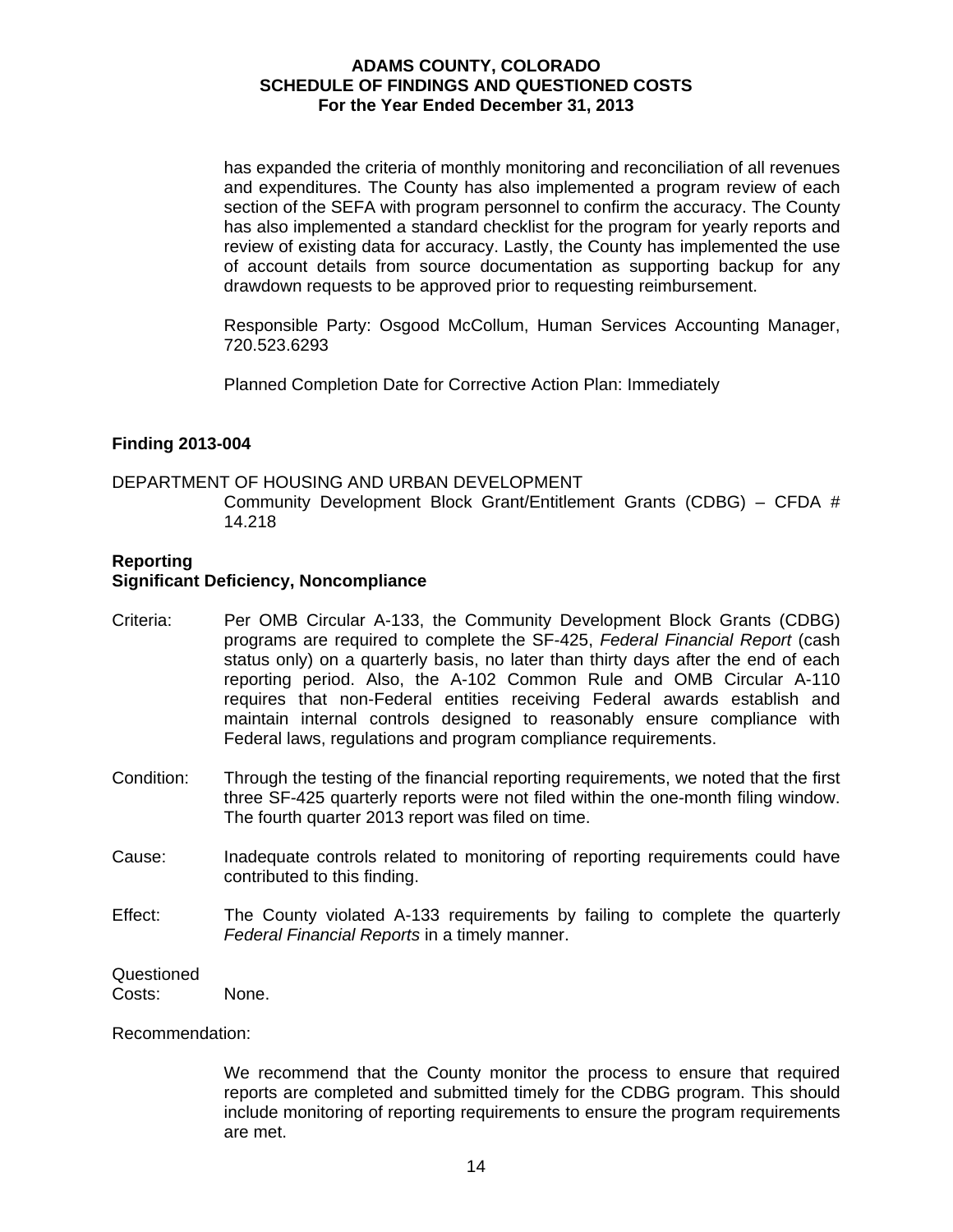Views of responsible officials and planned corrective actions:

Actions Planned in Response to Finding: All SF-425 reports have been brought up to date and have been submitted in a timely manner since the fourth quarter of 2013. Once the County has closed the account for the month of the third quarter of this reporting period, the Fiscal Grants Analyst produces the report and submits it to the Community and Neighborhood Resources (CNR) Administrator by the  $20<sup>th</sup>$  of the month it is due. It is reviewed for accuracy, signed and submitted to HUD by the due date. Due dates for reports are now listed in the CNR planning calendar on a public Outlook calendar.

Responsible Party: Claire Mannato, Neighborhood Services Department Community and Neighborhood Resources Administrator 720.523.6054

Planned Completion Date for Corrective Action Plan: While the finding related to items within the fiscal year the corrective action was implemented before December 31, 2013.

## **Finding 2013-005**

## DEPARTMENT OF HEALTH AND HUMAN SERVICES *Passed through the Colorado Department of Human Services*  Temporary Assistance to Needy Families (TANF) – CFDA # 93.558

## **Eligibility**

## **Significant Deficiency, Noncompliance**

- Criteria: Per Agency Letter TCW 10-05-P, *County Works and Eligibility Verification Procedures for Colorado Works Cases*, counties are to perform Tier II Reviews of selections of cases sent from the State of Colorado. When errors are found as a result of the supervisory/peer case file reviews, these errors must be corrected in the case file and/or in the Colorado Benefits Management System (CBMS) to ensure reporting accuracy within the month of the review.
- Condition: Through the testing of the TANF program's case checking process for the County, one (1) case out of thirty-three (33) for testing was determined to not have the proper follow-up and corrective action from the case worker to resolve the identified errors. The case was transferred to another county prior to documentation of resolution of the errors in the case file and/or CBMS.
- Cause: Inadequate controls related to supervision and completeness of the case file checking process could have contributed to this finding.
- Effect: The County was not in compliance with Colorado Department of Human Services requirements for TANF case checking.

| Questioned |       |
|------------|-------|
| Costs:     | None. |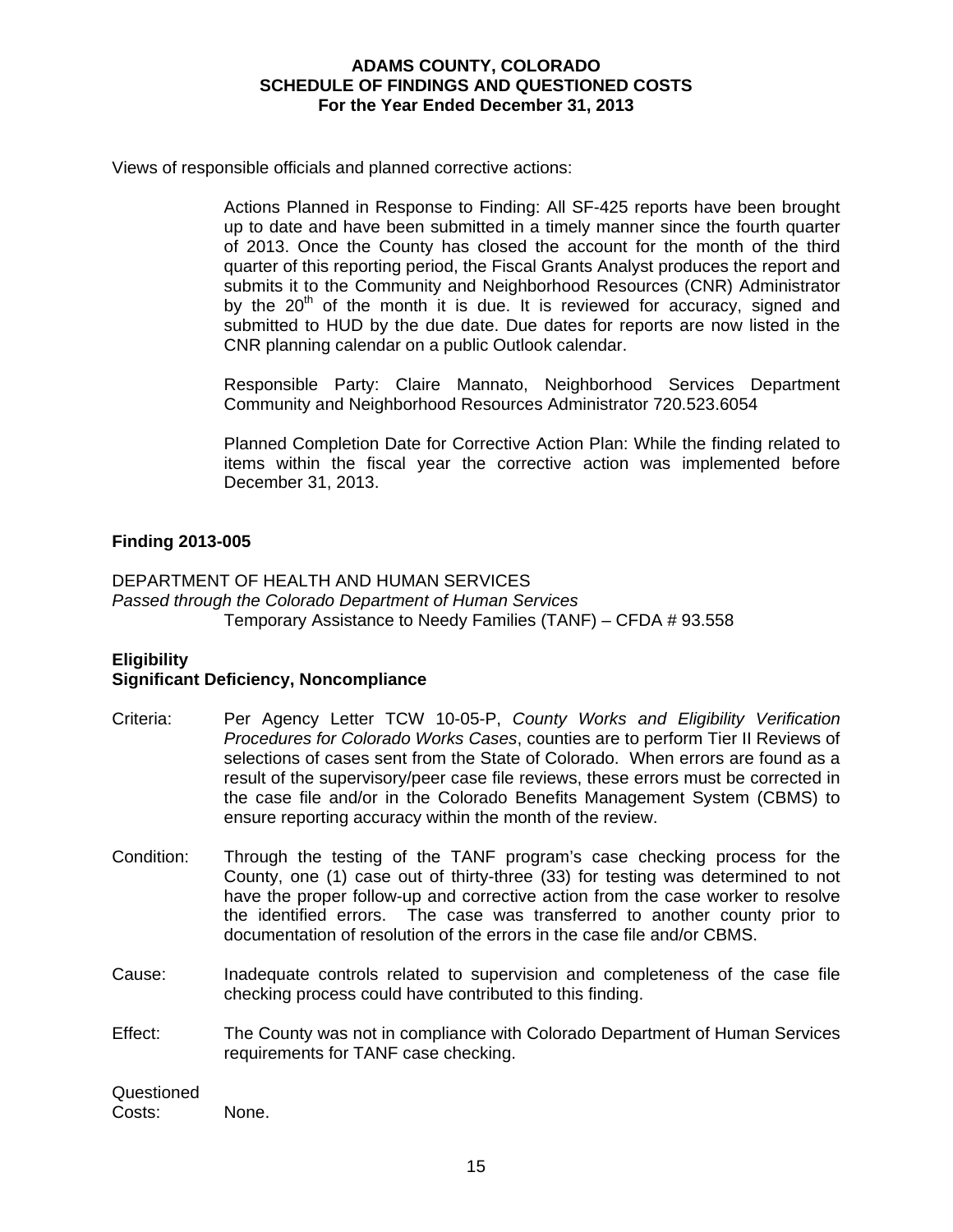## Recommendation:

We recommend that the County implement an additional layer of review and follow-up after the case checking process is completed to ensure the procedures are being fully performed and any errors identified are documented in the case file and/or CBMS as evidence.

Views of responsible officials and planned corrective actions:

Actions Planned in Response to Finding: Lead workers and supervisors have been reminded of the requirements to both follow up with actions when case checking process discloses errors as well as documenting those actions in the case checking record. Further oversight by program managers will be instituted to assure that these procedures are completed.

Responsible Party: Andrea Zugschwert, Eligibility Programs Ongoing Program Manager, 303.227.2175

Planned Completion Date for Corrective Action Plan: August 31, 2014

## **Finding 2013-006**

## DEPARTMENT OF HEALTH AND HUMAN SERVICES *Passed through the Colorado Department of Human Services*  Temporary Assistance to Needy Families (TANF) – CFDA # 93.558 Adoption Assistance – CFDA # 93.659 Child Support Enforcement – CFDA # 93.563 State Administrative Matching Grants for the Supplemental Nutrition Assistance Program – CFDA # 10.561 Food Stamps Workfare Grant – CFDA # 10.551

## **Procurement, Suspension and Debarment Significant Deficiency, Noncompliance**

- Criteria: Per OMB Circular A-133, when a grant recipient enters into a covered transaction with an entity at a lower tier (vendor), the grant recipient must verify that the entity is not suspended or debarred or otherwise excluded. This verification may be accomplished by checking the Excluded Parties List on the System for Award Management at SAM.gov, collecting a certification from the entity, or adding a clause or condition to the covered transaction with that entity (2 CFR section 180.300).
- Condition: During testing of the Human Services cost pool contract payments, the County was unable to demonstrate evidence that the County's purchasing department had performed the required website verification for the six (6) vendors selected for testing. It was noted that at the time the sample was tested the vendors were not listed on the website as being suspended or debarred.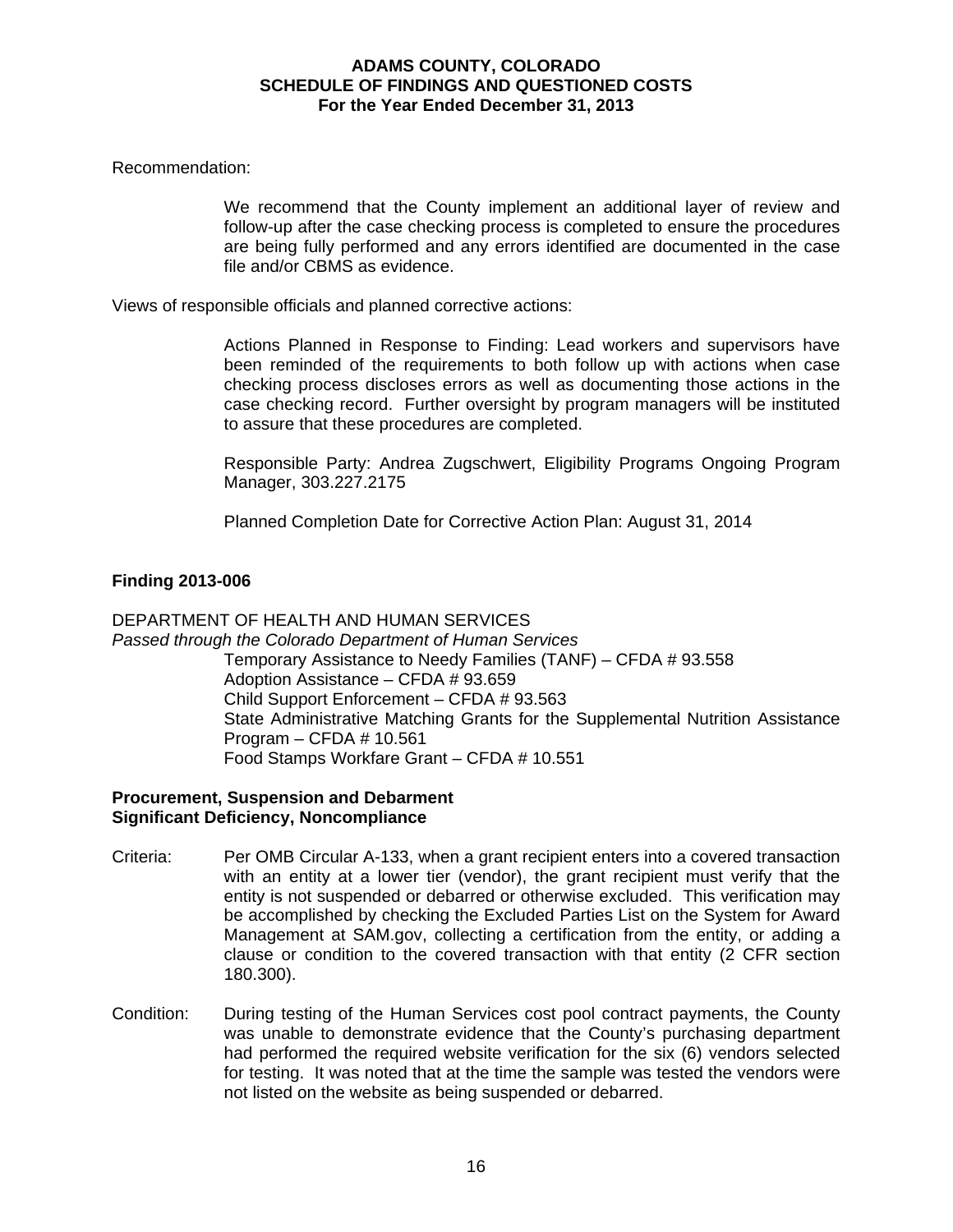- Cause: Inadequate controls related to the vendor procurement process for suspension and debarment could have contributed to the finding.
- Effect: The County was not in compliance with OMB Circular A-133 requirements by not retaining evidence of the excluded vendor search.

## Questioned

Costs: None.

Recommendation:

We recommend that the County implement a process of retaining a screen shot of the excluded vendor website (SAM.gov) verification for vendors that are paid through federal funding.

Views of responsible officials and planned corrective actions:

Actions Planned in Response to Finding: The Adams County Finance Department will assure that all required vendors that are paid with federal funding are verified against the excluded vendors' website and that evidence of that verification is retained with contract or payment records.

Responsible Party: Kim Roland, Purchasing Manager, 720.523.6057

Planned Completion Date for Corrective Action Plan: August 31, 2014

## **Finding 2013-007**

## DEPARTMENT OF LABOR

*Passed through the Colorado Department of Labor and Employment*  Employment Service/Wagner-Peyser Funded Activities – CFDA # 17.207 Disabled Veterans' Outreach Program (DVOP) – CFDA # 17.801 Local Veterans' Employment Representative (LVER) Program – CFDA # 17.804

#### **Allowable Activities and Allowable Costs/Cost Principles Significant Deficiency, Noncompliance**

Criteria: Per OMB Circular A-87, when employees work on multiple activities or cost objectives, a distribution of their salaries or wages will be supported by personnel activity reports or equivalent documentation, and they must reflect an after-thefact distribution of the actual activity of each employee, must account for the total activity for which each employee is compensated, must be prepared at least monthly and must coincide with one or more pay periods and must be signed by the employee. Also, the A-102 Common Rule and OMD Circular A-110 requires that non-Federal entities receiving Federal awards establish and maintain internal controls designed to reasonably ensure compliance with Federal laws, regulations and program compliance requirements.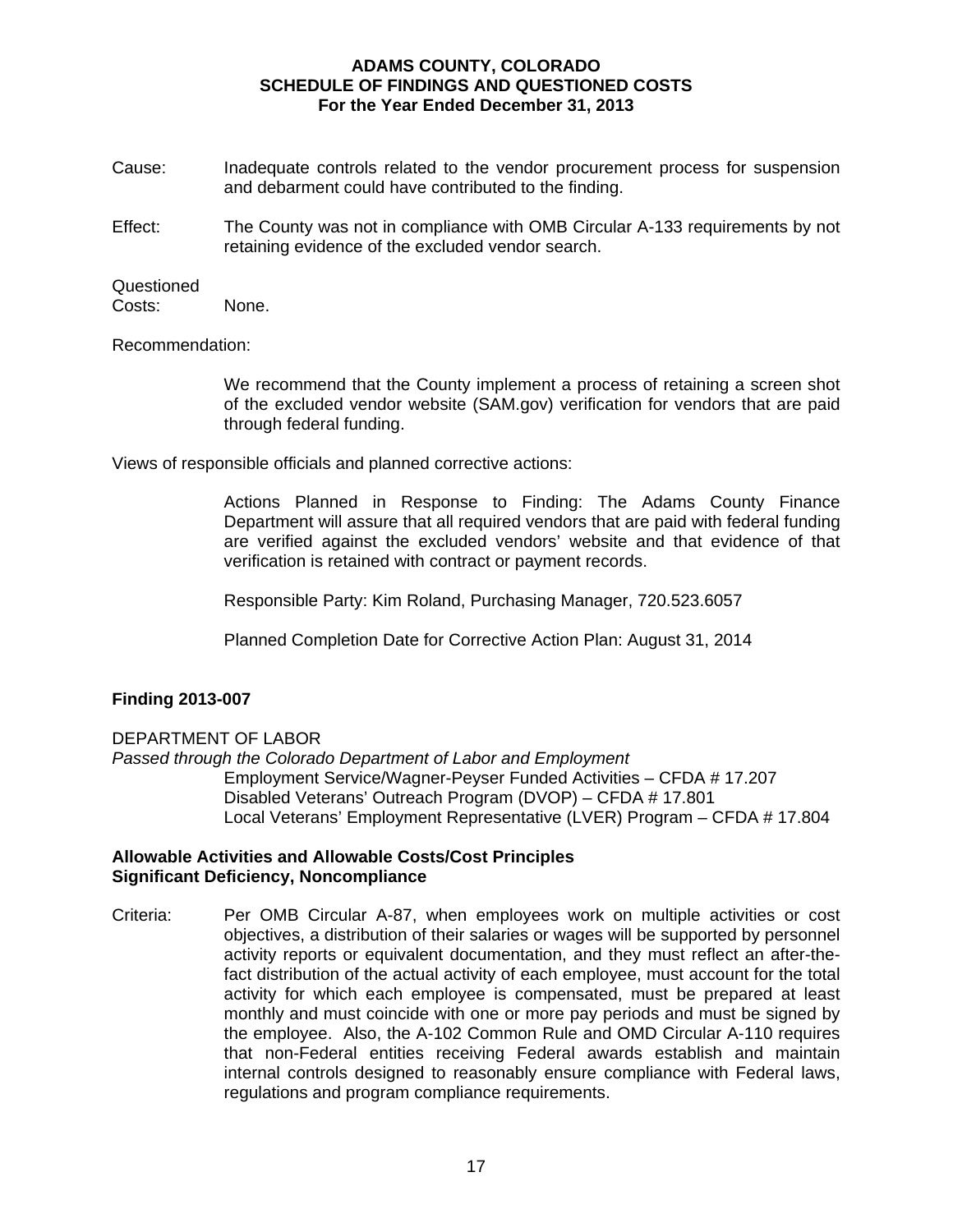- Condition: Through testing of the payroll expenditures, we found that one (1) employee selected for testing did not have the proper supporting time and effort documentation completed to support the allocation of time charged to the program. The amount charged for this employee was related to an extended leave of absence. The total amount charged to the grant for this selection was \$1,339 out of a total of \$121,229 tested.
- Cause: Inadequate controls related to the review of the monthly time allocation process could have contributed to this finding.
- Effect: The County violated A-87 requirements by incorrectly charging time on this grant that was not properly supported.

**Questioned** 

Costs: \$1,339 of payroll expenditures.

Recommendation:

We recommend that the County implement a review process over the monthly time allocation calculation process and journal entry recorded to charge the expenditures to the program each month to ensure that amounts allocated are properly supported and calculated for each program.

Views of responsible officials and planned corrective actions:

Actions Planned in Response to Finding: The Adams County Workforce and Business Center (WBC) has already modified the time allocation policy to address the submittal of time allocation for extended absences for employees. For employees on extended absences, generally Family Medical Leave Act (FMLA), the supervisor or manager will be responsible for completing the time allocation sheet for the employee, which will be consistent with the latest time allocation guidance.

Responsible Party: Phil Noble, WBC Administrator, 720.523.6915

Planned Completion Date for Corrective Action Plan: The action was completed on May 29, 2014 and implemented on June 1, 2014.

## **Finding 2013-008 Inaccurate Schedule of Expenditures of Federal Awards**

#### **Significant Deficiency**

- Criteria: The County should ensure that all federal funding is included on the Schedule of Expenditures of Federal Awards (SEFA).
- Condition: During our testing of completeness of the SEFA, we found that the Child and Adult Food Care Program, CFDA # 10.558, had not been included on the SEFA. Total expenditures for this program for the 2013 fiscal year totaled \$151,824.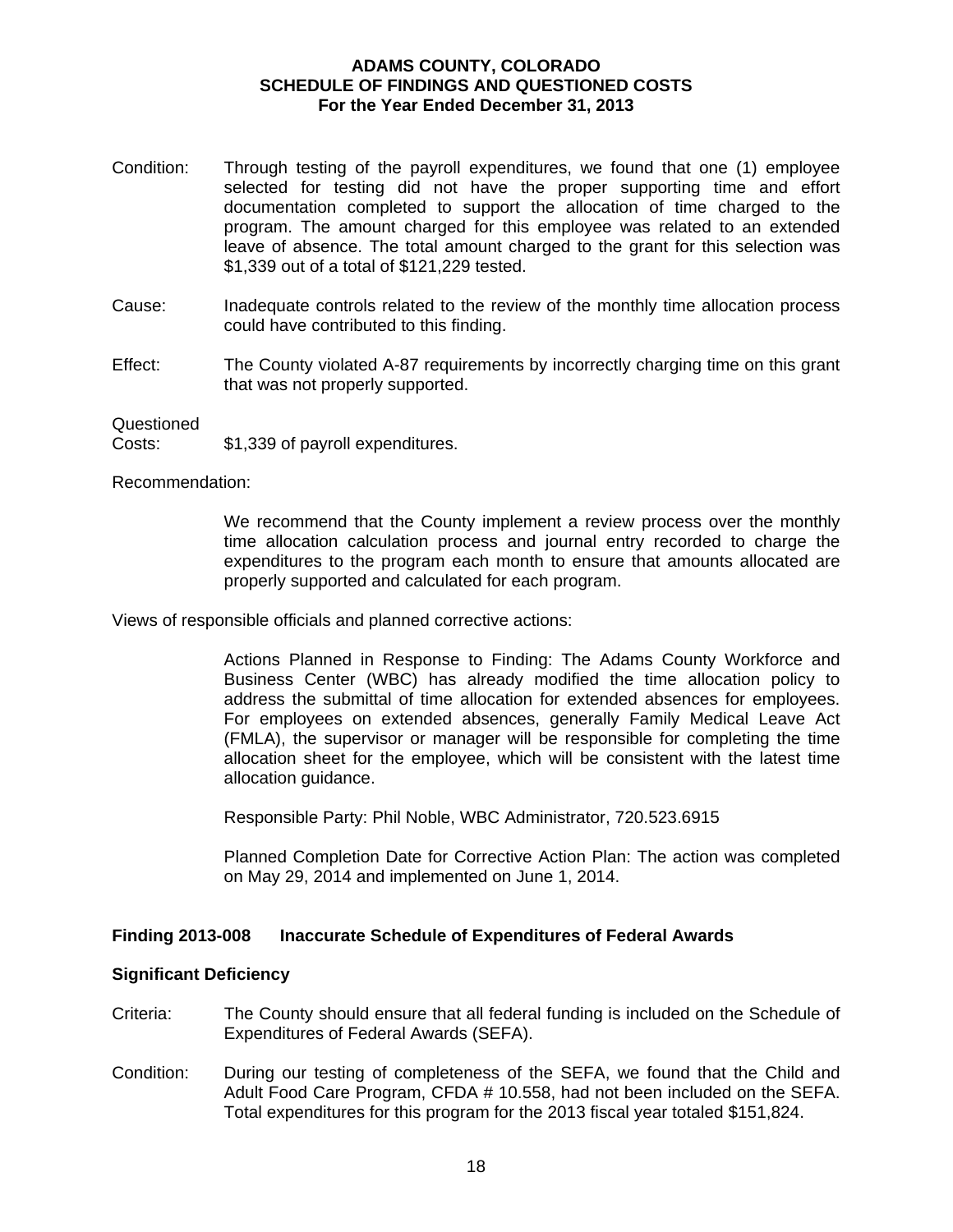- Cause: Inadequate controls related to the completeness of the SEFA could have contributed to this finding.
- Effect: The analysis conducted during major program determination could have been affected if federal grant activity is not included on the SEFA.

#### Questioned

Costs: None.

Recommendation:

We recommend that the County implement a more thorough review of the SEFA completeness process as a part of its year-end procedures to determine that all federal grant activity is properly presented.

Views of responsible officials and planned corrective actions:

Actions Planned in Response to Finding: The County will complete a second review of the SEFA conducted by the general accounting manager, assistant finance director or finance director.

Responsible Party: Mary Ha, General Accounting Manager, 720.523.6283

Planned Completion Date for Corrective Action Plan: December 31, 2014

## **Finding 2013-009**

DEPARTMENT OF HEALTH AND HUMAN SERVICES Head Start – CFDA # 93.600

#### **Matching, Level of Effort, Earmarking Significant Deficiency, Noncompliance**

- Criteria: Per A-133 Compliance Supplement for the Head Start program, "Grantees are required to contribute at least 20% of the costs of the program through cash or in-kind contributions, unless a lesser amount has been approved by ACF".
- Condition: During our matching testing over in-kind contributions, we found that the expenditures that were used to support in-kind contributions were based on an older County Cost Allocation Plan that was dated in 2012, rather than the more current plan relating to the 2013 fiscal year.
- Cause: Inadequate controls related to the review of amounts reported for matching requirements could have contributed to this finding.
- Effect: The County was not in compliance with OMB Circular A-133 requirements by using the proper amounts to support the matching requirements.

19

Questioned Costs: None.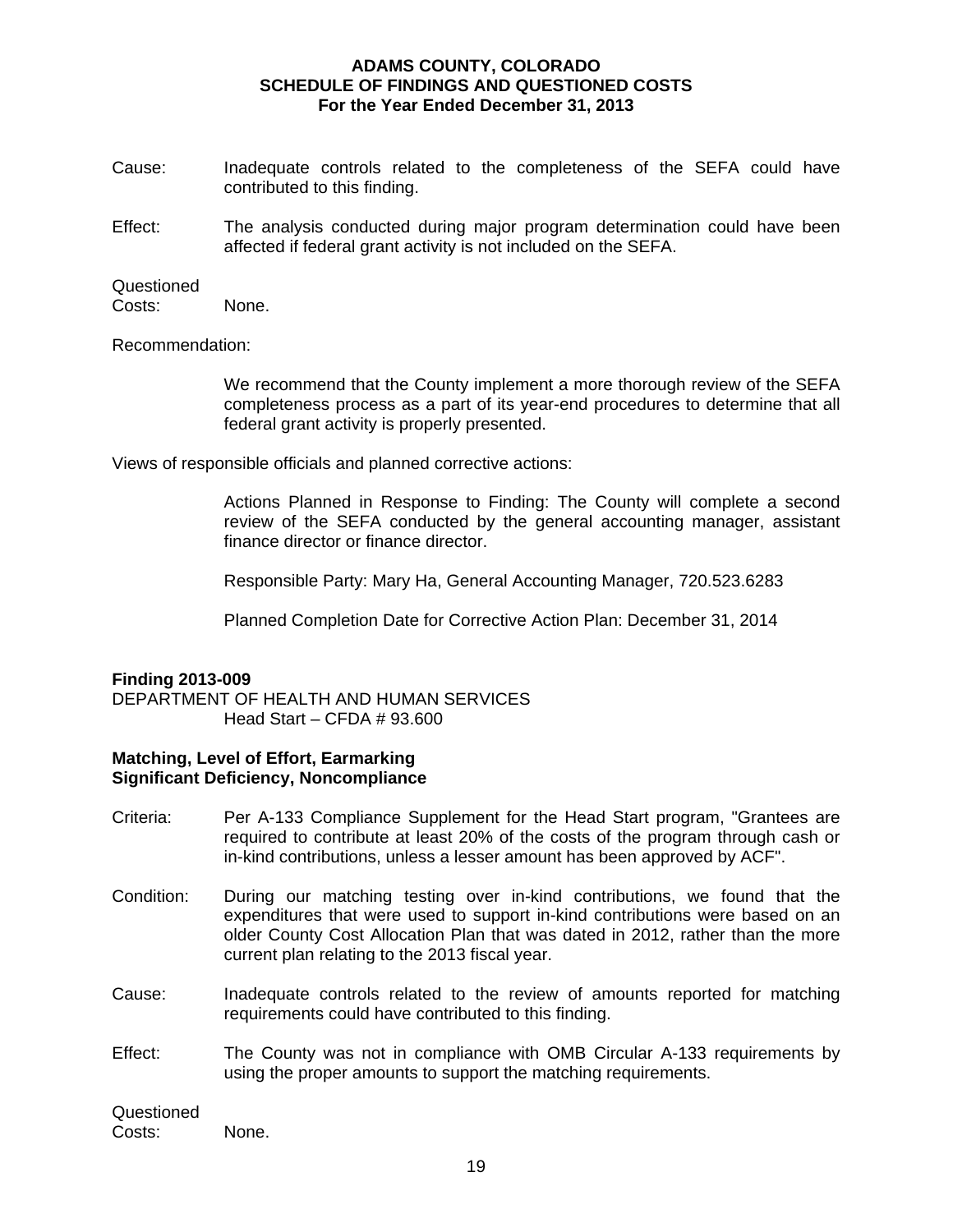Recommendation:

We recommend that the County implement a more thorough review of matching requirements for the Head Start grant each year and ensure internal controls are functioning properly to monitor this requirement.

Views of responsible officials and planned corrective actions:

Actions Planned in Response to Finding: The County has implemented a standard checklist of yearly reports and reviews of existing data for accuracy to ensure the use of the most recent cost plan appropriate for the analysis.

Responsible Party: John Reed, Fiscal Grants Analyst, 303.286.4126

Planned Completion Date for Corrective Action Plan: Immediately.

#### **Finding 2013-010**

DEPARTMENT OF HEALTH AND HUMAN SERVICES Head Start – CFDA # 93.600

## **Cash Management Significant Deficiency, Noncompliance**

- Criteria: The A-102 Common Rule and OMB Circular A-110 requires that non-Federal entities receiving Federal awards establish and maintain internal controls designed to reasonably ensure compliance with Federal laws, regulations and program compliance requirements.
- Condition: During our testing of three (3) months of requests for reimbursement related to cash management requirements, we found that there was no evidence of a review process prior to the requests for reimbursement being submitted. Additionally, the supporting detail for one (1) selection was difficult to distinguish how it related to the request as it was based on program year and not fiscal year.
- Cause: Inadequate controls related to the review of cash draw downs could have contributed to this finding.
- Effect: The County did not have the proper evidence of a control in place over cash management requirements.

#### **Questioned**

Costs: None.

Recommendation:

We recommend that the County implement a more thorough review of the request for reimbursement process to verify that the proper amounts are being reported and that supporting documentation provides a sufficient audit trail for all amounts reported.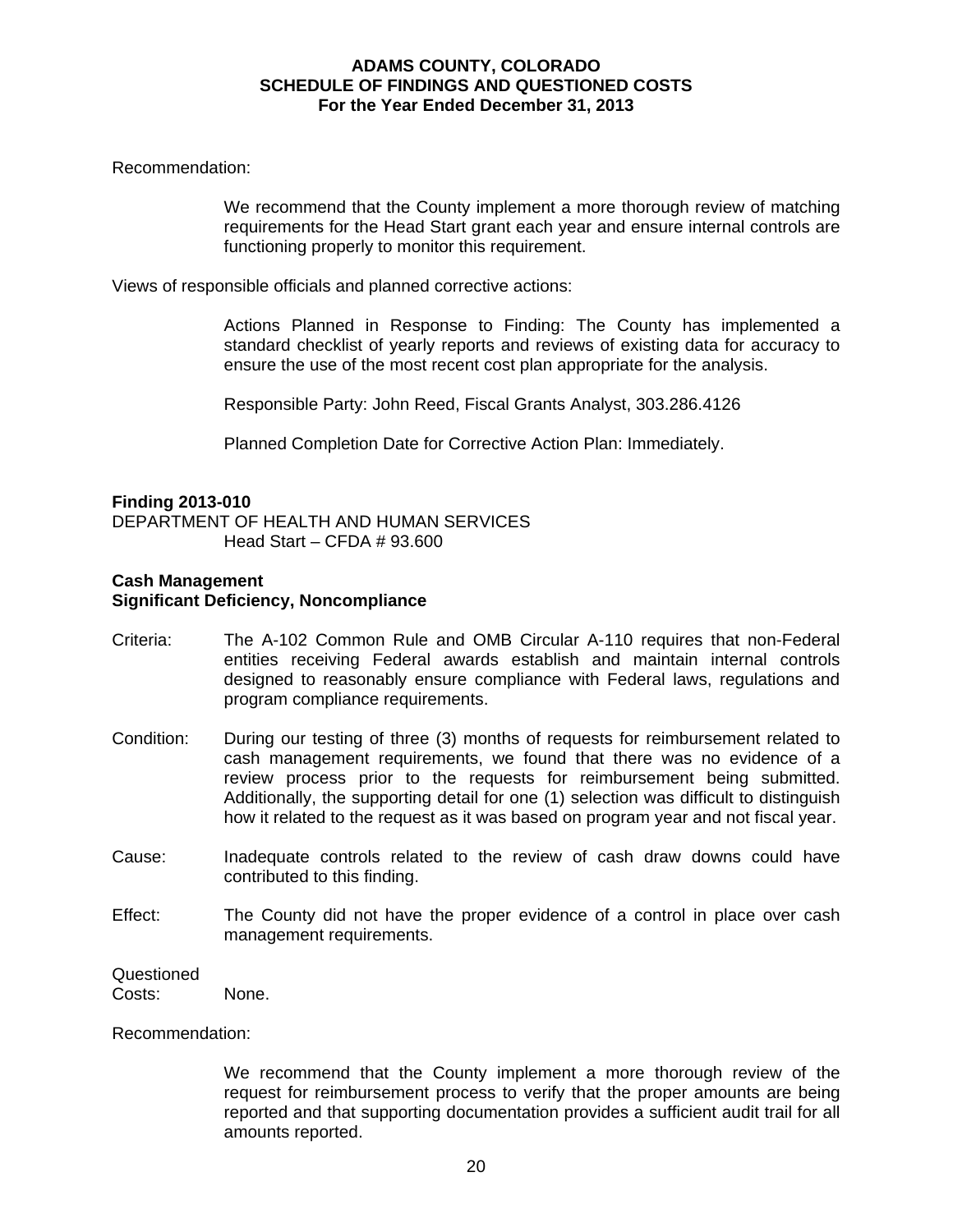Views of responsible officials and planned corrective actions:

Actions Planned in Response to Finding: The County will develop a review procedure for the request for reimbursement process to verify that proper amounts are being reported with supporting documentation.

Responsible Party: Nick Beston, Human Services Senior Accountant, 720.523.6291

Planned Completion Date for Corrective Action Plan: August 31, 2014

## **Finding 2013-011**

DEPARTMENT OF HEALTH AND HUMAN SERVICES *Passed through the Colorado Department of Human Services*  Temporary Assistance to Needy Families (TANF) – CFDA # 93.558

## **Eligibility**

## **Significant Deficiency, Noncompliance**

- Criteria: Per Colorado Revised Statutes 26-2-708 (3)(e), the applicant or participant shall indicate by signature on the Individual Responsibility Contract (IRC) either agreement with the terms and conditions of the IRC or that the applicant requests a county level review of the proposed IRC on the grounds that the proposed IRC is unreasonable within the context of the County's written policies.
- Condition: During our Eligibility testing, it was noted that one (1) out of the forty-three (43) cases selected for testing did not have a signed individual responsibility contract (IRC).
- Cause: Inadequate controls related to proper management of files and recordkeeping or follow up with case management could have contributed to this finding.
- Effect: The County was not in compliance with Colorado Department of Human Services requirements.

## Questioned

Costs: None.

Recommendation:

We recommend that the County implement a more thorough review of case management files for the program to ensure all required information is contained in the case file documentation.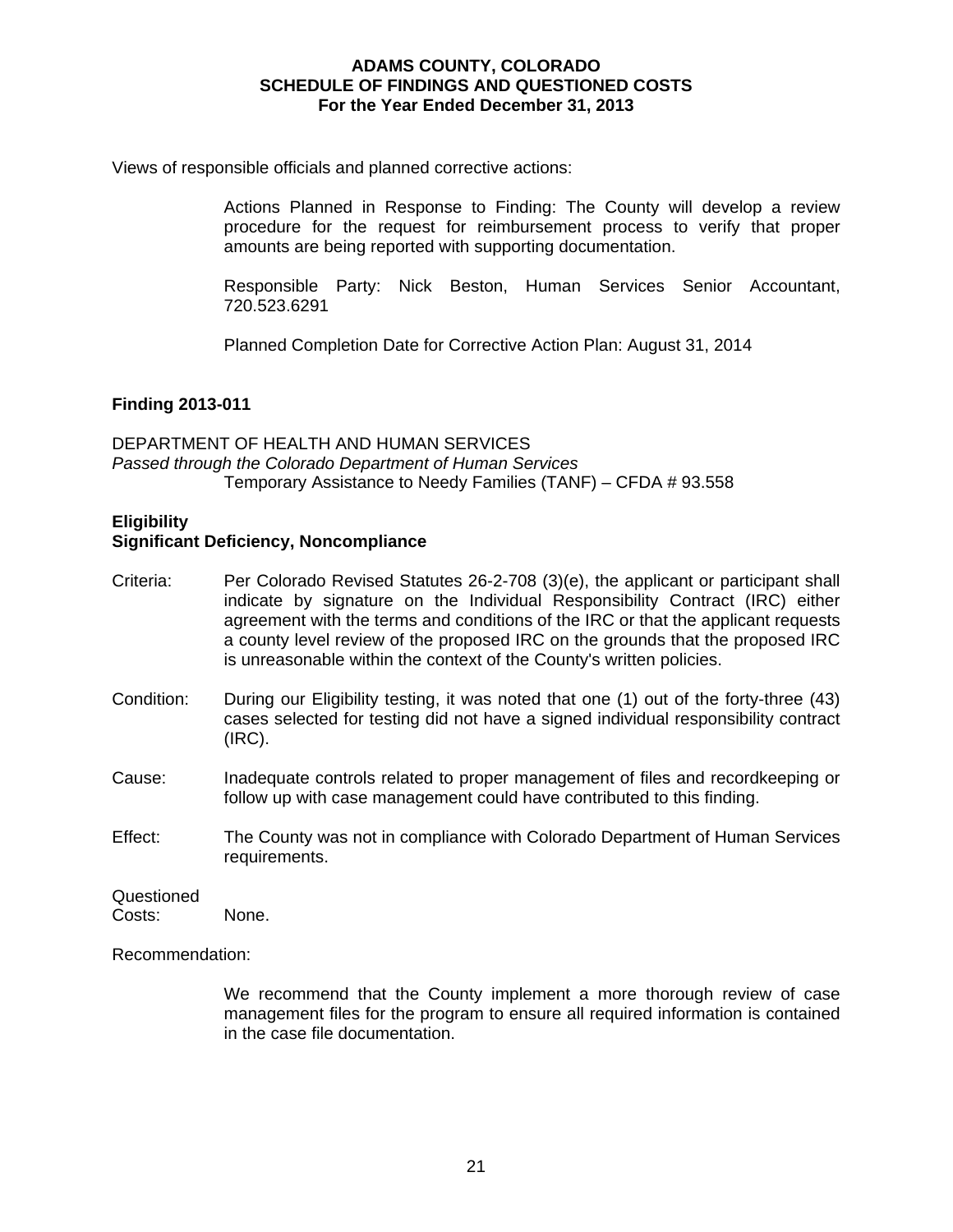Views of responsible officials and planned corrective actions:

Actions Planned in Response to Finding: The Human Services Department will assure proper procedures for documentation in case files. Electronic document storage along with bringing case management in-house should assist in assuring that all required documentation is retained in case files. The Program Manager will institute periodic review of files to assure compliance with case management file procedures.

Responsible Party: Sally TenEyck, Adams Works Program Manager, 303.227.2116

Planned Completion Date for Corrective Action Plan: September 30, 2014

## **Finding 2013-012**

DEPARTMENT OF HEALTH AND HUMAN SERVICES *Passed through the Colorado Department of Human Services*  Temporary Assistance to Needy Families (TANF) – CFDA # 93.558

## **Eligibility**

## **Significant Deficiency, Noncompliance**

- Criteria: Per Colorado Revised Statutes 26-2-706.6, an eligible participant may receive supportive services including but not limited to: work subsidies, supportive services such as child care and transportation, services such as counseling, case management, peer support, child care information and referral, job retention, job advancement and other employment-related services that do not provide basic income support.
- Condition: During our Eligibility testing, it was noted that one (1) out of the forty-three (43) cases selected for testing did not have sufficient supporting documentation to provide enough audit evidence to show that the cash assistance was in compliance with the criteria listed above.
- Cause: Inadequate controls related to proper management of files and recordkeeping or follow up with case management could have contributed to this finding.
- Effect: The County was not in compliance with Colorado Department of Human Services requirements.

**Questioned** 

| Costs: | \$100 in questioned costs out of a total of \$8,930 tested. |
|--------|-------------------------------------------------------------|
|--------|-------------------------------------------------------------|

Recommendation:

We recommend that the County implement a more thorough review of case management files for the program to ensure all required information is contained in the case file documentation.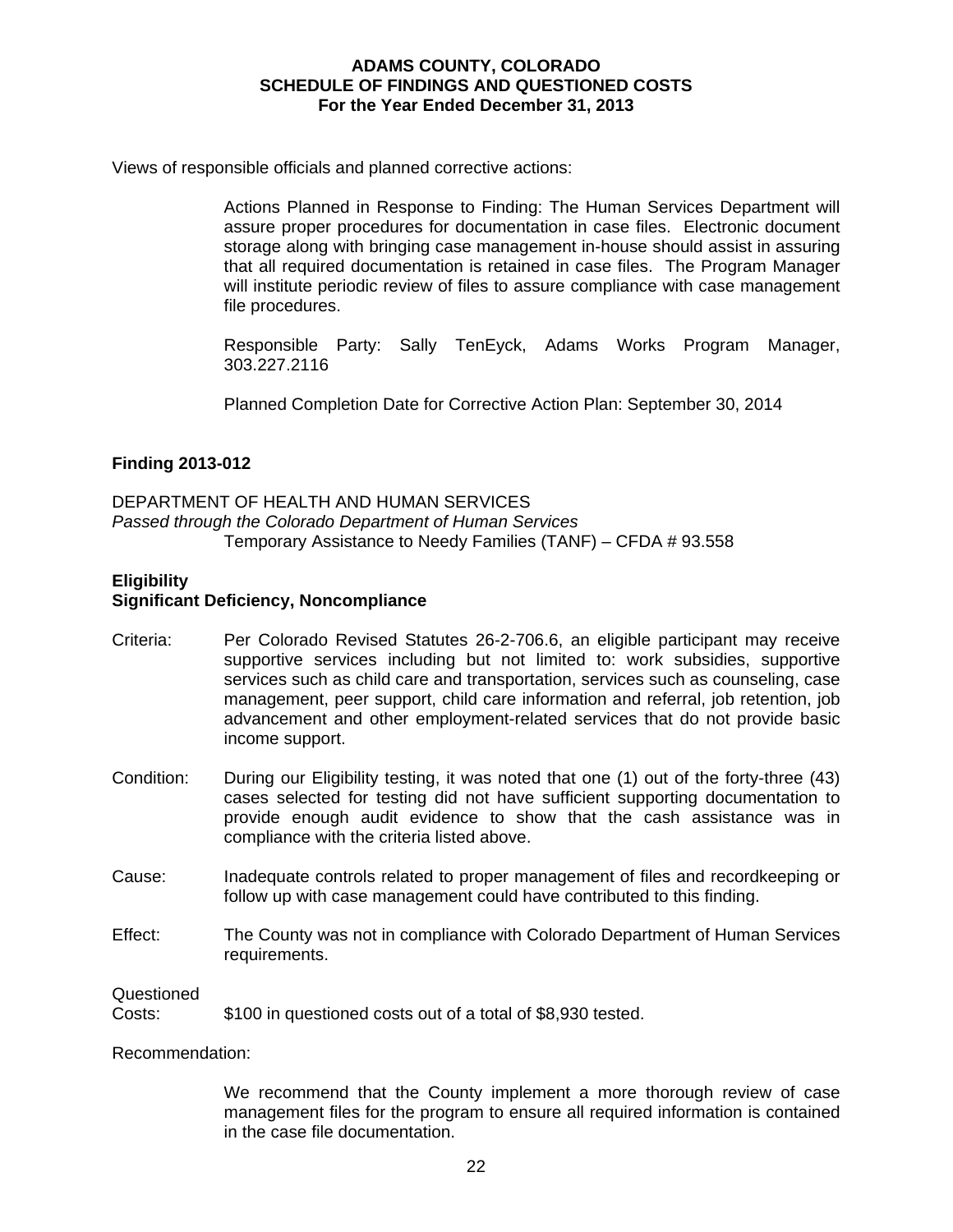Views of responsible officials and planned corrective actions:

Actions Planned in Response to Finding: The Human Services Department will assure proper procedures for documentation in case files. Electronic document storage along with bringing case management in-house should assist in assuring that all required documentation is retained in case files. The Program Manager will institute periodic review of files to assure compliance with case management file procedures.

Responsible Party: Sally TenEyck, Adams Works Program Manager, 303.227.2116

Planned Completion Date for Corrective Action Plan: September 30, 2014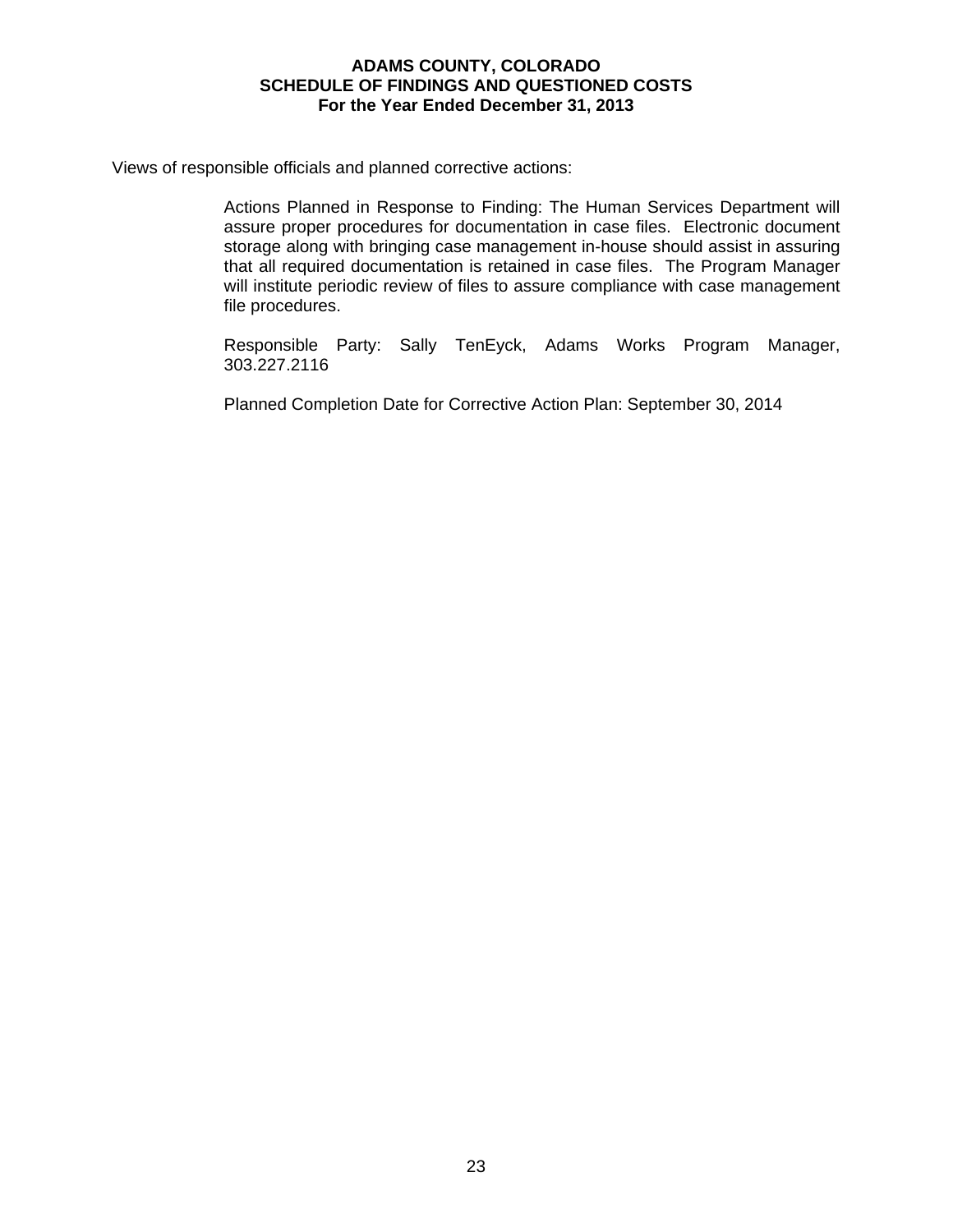## **ADAMS COUNTY, COLORADO SUMMARY OF SCHEDULE OF PRIOR YEAR AUDIT FINDINGS For the Year Ended December 31, 2013**

## **PART II – FINDINGS RELATED TO FINANCIAL STATEMENTS**

#### **Finding 2012-01 Understatement of Receivables**

#### **Material Weakness**

Condition: During our testing of highway user's tax revenue, we found that one month's accrual of this receivable and related revenue had not been recorded as of December 31, 2012.

Recommendation:

The County should strengthen controls over the review of year-end receivables and revenues to ensure that account balances are properly recorded in the correct fiscal year. The County should incorporate this step in the year-end financial statement checklist.

#### Current Status:

Repeat finding for the current year ending December 31, 2013. See Finding 2013-001.

## **PART III – FEDERAL AWARD FINDINGS AND QUESTIONED COSTS**

## **Finding 2012-02**

DEPARTMENT OF HOUSING AND URBAN DEVELOPMENT ARRA – Community Development Block Grant/Entitlements – CFDA # 14.253 Community Development Block Grant/Entitlement Grants – CFDA # 14.218

## **Allowable Activities and Allowable Costs/Cost Principles Significant Deficiency, Noncompliance**

Condition: Through testing of eight payroll transactions for the CDBG and CDBG-R (ARRA) programs, we found that one employee's allocation of time spent on the CDBG-R program for a month had been over-charged to the CDBG-R grant by one hour's time that had been worked on a separate grant. This resulted in a \$25 being allocated to the CDBG-R grant expenditures. This primarily occurred due to a lack of review over the monthly time allocation preparation and related journal entry to record the expenditures charged to the grant. There is a review in place over the time allocation sheets completed by employees, but not over the actual time allocation calculation process.